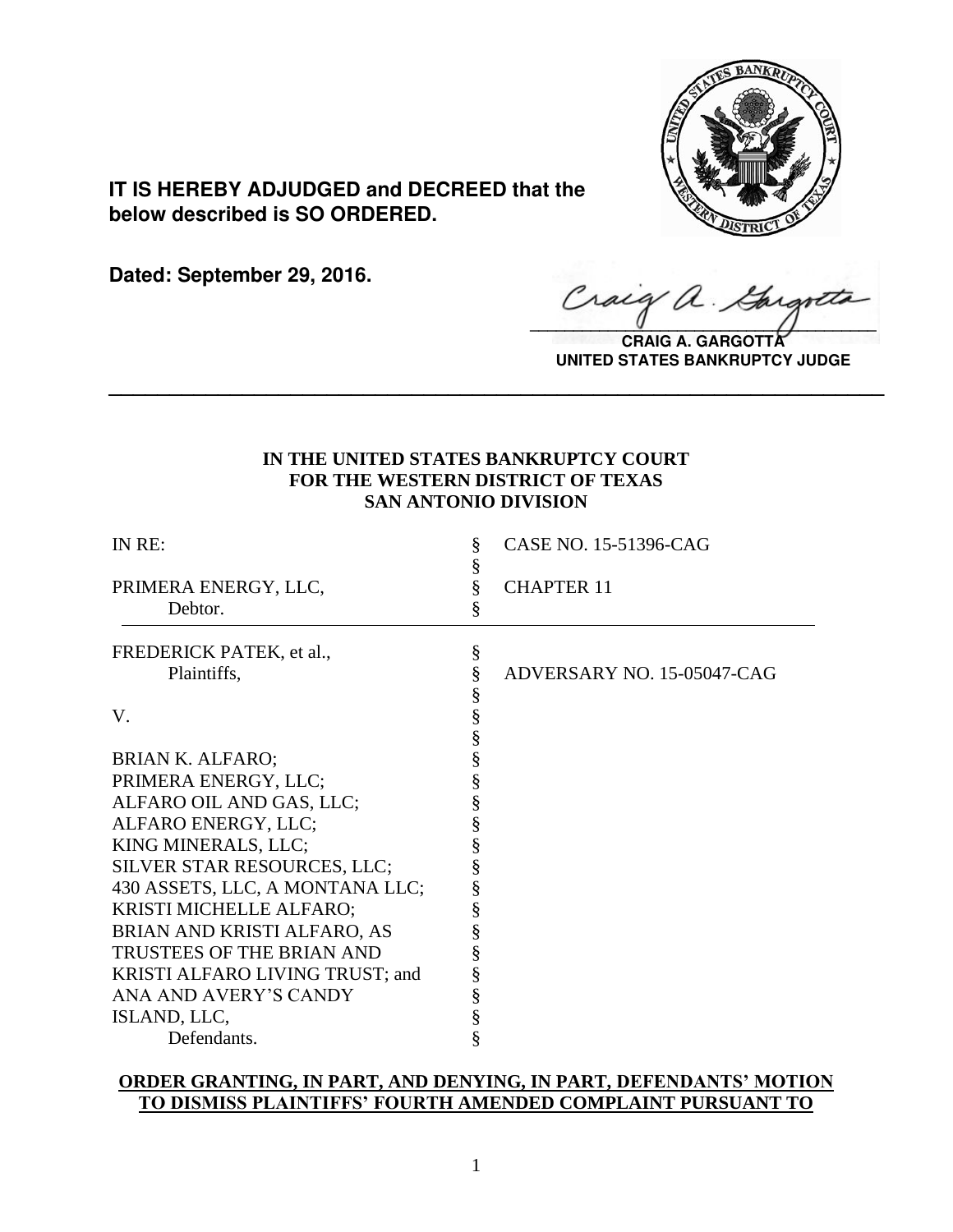# **RULE 12(b) OF THE FEDERAL RULES OF CIVIL PROCEDURE AS MADE APPLICABLE TO ADVERSARY PROCEEDINGS UNDER RULE 7012 OF THE FEDERAL RULES OF BANKRUPTCY PROCEDURE (ECF NO. 128)**

Came on for consideration Defendants' Motion to Dismiss Plaintiffs' Fourth Amended Complaint Pursuant to Rule 12(b) of the Federal Rules of Civil Procedure as Made Applicable to Adversary Proceedings Under Rule 7012 of the Federal Rules of Bankruptcy Procedure (ECF No.  $128$ <sup>1</sup> ("Motion to Dismiss"). Defendants also filed a Memorandum of Law in Support of the Motion to Dismiss (ECF No. 131)<sup>2</sup>, and Plaintiffs filed a Response to the Motion to Dismiss on April 8, 2016 (ECF No. 141). The Court took the matter under advisement without necessity of a hearing.

## **PROCEDURAL BACKGROUND**

Plaintiffs commenced this action by filing their lawsuit styled *Frederick Patek, Geraldine Patek, Jim Gregory, Cal Curtner, Lisa Simpson, Jasper Campise, Karen Smith, William Crawford, Mike Covington, Marc Keese, Mike McPherson, Ed McPherson, Wesley Crow, Dieter Jansen, Quackenbush Petroleum, James Reiley, Betty Reiley, Rick Reiley, Greg Shilts and Jana Shilts and on behalf of All Other Similarly Situated Investors of Defendants' "Screaming Eagle," "Montague Legacy" and "Buda Well" Investments vs. Brian K. Alfaro, Primera Energy, LLC, Alfaro Oil and Gas, LLC and Alfaro Energy, LLC*, in the 288th District Court for Bexar County on April 24, 2015 (the "State Court Action").

In the State Court Action, Plaintiffs sought and obtained a temporary restraining order ("TRO") against Brian Alfaro ("Alfaro"), Primera Energy, LLC ("Primera"), Alfaro Oil and Gas,

 $\overline{a}$ 

<sup>&</sup>lt;sup>1</sup> Unless otherwise noted, all references to "ECF No." shall refer to documents filed on the docket for Adversary Case No. 15-05047-cag.

<sup>&</sup>lt;sup>2</sup> Defendants Brian K. Alfaro; King Minerals, L.L.C.; Silver Star Resources, L.L.C.; 430 Assets, LLC; Kristi Michelle Alfaro; Brian and Kristi Alfaro Living Trust; and Ana and Averys Candy Island, LLC jointly filed the Motion to Dismiss. Defendants Primera Energy, LLC; Alfaro Oil and Gas, LLC; and Alfaro Energy, LLC are subject to receivership and have not moved for dismissal.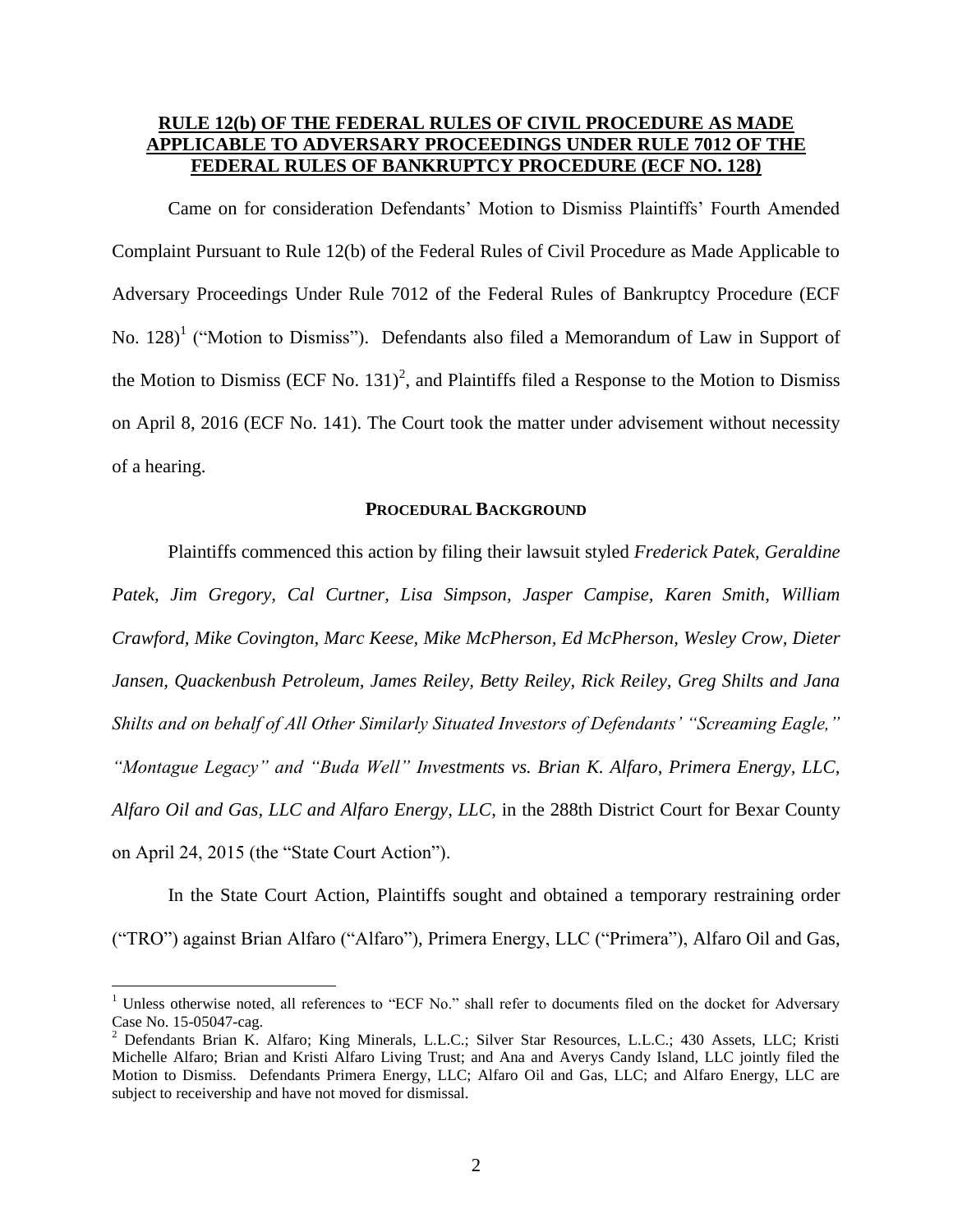LLC and Alfaro Energy, LLC on April 28, 2015. The TRO expired on May 12, 2015, and on May 19, 2015, Plaintiffs filed a motion to extend the TRO. On May 22, 2015, the TRO was extended to June 1, 2015.On June 2, 2015, the state court judge entered a temporary injunction against Defendants Alfaro, Primera, Alfaro Oil and Gas, LLC and Alfaro Energy, LLC.

On June 3, 2015, Primera filed for relief under Title 11 of the U.S. Code commencing Bankruptcy Case No. 15-51396 (the "Bankruptcy Case").On June 19, 2015, Alfaro, Primera, Alfaro Oil and Gas, LLC, Alfaro Energy, LLC, King Minerals, LLC and Silver Star Resources, LLC removed the State Court Action to this Court, commencing this Adversary Proceeding No. 15-05047 (the "Adversary"). Also on June 19, 2015, Plaintiffs filed their Second Amended Petition in the State Court Action adding King Minerals, LLC and Silver Star Resources, LLC as Defendants.

On July 13, 2015, Jason Searcy was appointed chapter 11 trustee for the estate of Primera in the Bankruptcy Case. On August 14, 2015, Plaintiffs filed their Third Amended Complaint (ECF No. 29) in this Adversary. Plaintiffs added the following Defendants in their Third Amended Complaint: 430 Assets, LLC; Kristi Michelle Alfaro; Brian Alfaro and Kristi Alfaro, as trustees for the Brian and Kristi Alfaro Living Trust; and Ana and Averys Candy Island, LLC. On December 8, 2015, Defendants filed a Motion to Dismiss the Third Amended Complaint (ECF No. 109). Thereafter, on January 28, 2016, Plaintiffs sought leave of this Court to file a Fourth Amended Complaint (ECF No. 115), and filed their Response to Defendants' Motion to Dismiss Third Amended Complaint (ECF No. 116). At a hearing held February 23, 2016, the Court granted Plaintiffs' request for leave to file a Fourth Amended Complaint and permitted Defendants to file a second Motion to Dismiss in response to the new complaint.

Although Plaintiffs attached their Fourth Amended Complaint to their Motion for Leave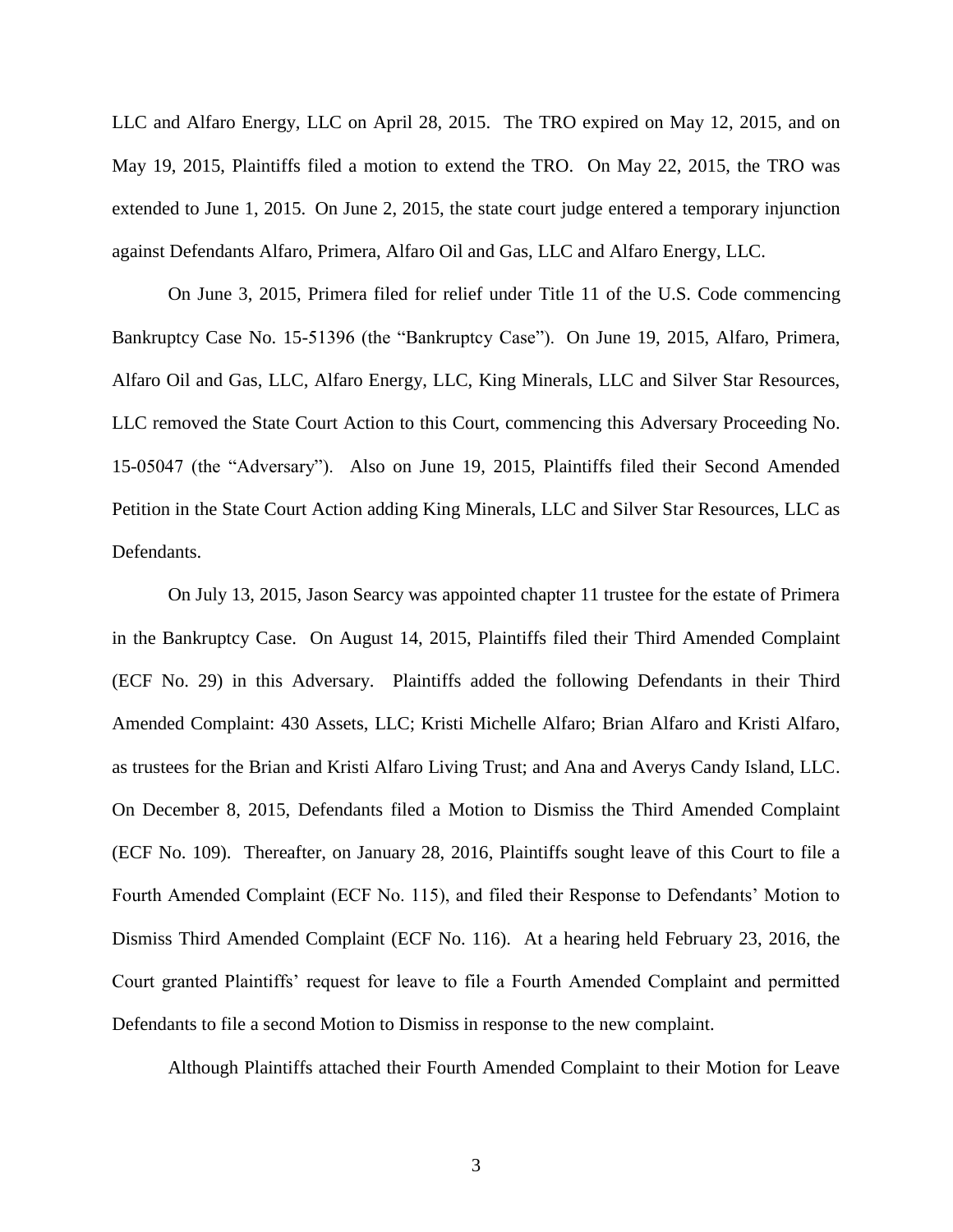to File Fourth Amended Complaint (ECF No. 115), they mistakenly did not re-file the complaint on the docket until March 21, 2016 (ECF No. 133). Nonetheless, Defendants filed their new Motion to Dismiss timely on March 18, 2016 (ECF No. 128), to which Plaintiffs filed a Response on April 8, 2016 (ECF No. 141). This Court elected to take the matter under advisement without necessity of a hearing and shall now rule on the moving papers.

### **MOTION TO DISMISS STANDARD**

## **I. Pleading Standards**

When considering a motion to dismiss for failure to state a claim, the court must "accept all well-pleaded facts as true and view all facts in the light most favorable to the plaintiff." *Thompson v. City of Waco, Texas*, 764 F.3d 500, 502-03 (5th Cir. 2014) (citing *Ashcroft v. Iqbal*, 556 U.S. 662, 678 (2009)). "To survive dismissal, a plaintiff must plead 'enough facts to state a claim to relief that is plausible on its face.'" *Id.* (quoting *Bell Atl. Corp. v. Twombly*, 550 U.S. 544, 570 (2007)). "A claim has facial plausibility when the plaintiff pleads factual content that allows the court to draw the reasonable inference that the defendant is liable for the misconduct alleged." *Iqbal*, 556 U.S. at 678; *see also Twombly*, 550 U.S. at 570 (holding complaint must allege enough facts to move the claim "across the line from conceivable to plausible").

The determination of whether the plausibility standard has been met is "a context-specific task that requires the reviewing court to draw on its judicial experience and common sense." *Iqbal*, 556 U.S. at 679; *see also Doe ex rel. Magee v. Covington Cnty. Sch. Dist. ex rel. Keys*, 675 F.3d 849, 854 (5th Cir. 2012) (en banc) ("Our task, then, is to determine whether the plaintiff stated a legally cognizable claim that is plausible, not to evaluate the plaintiff's likelihood of success."). Motions to dismiss under Fed. R. Civ. P. 12(b)(6) are "viewed with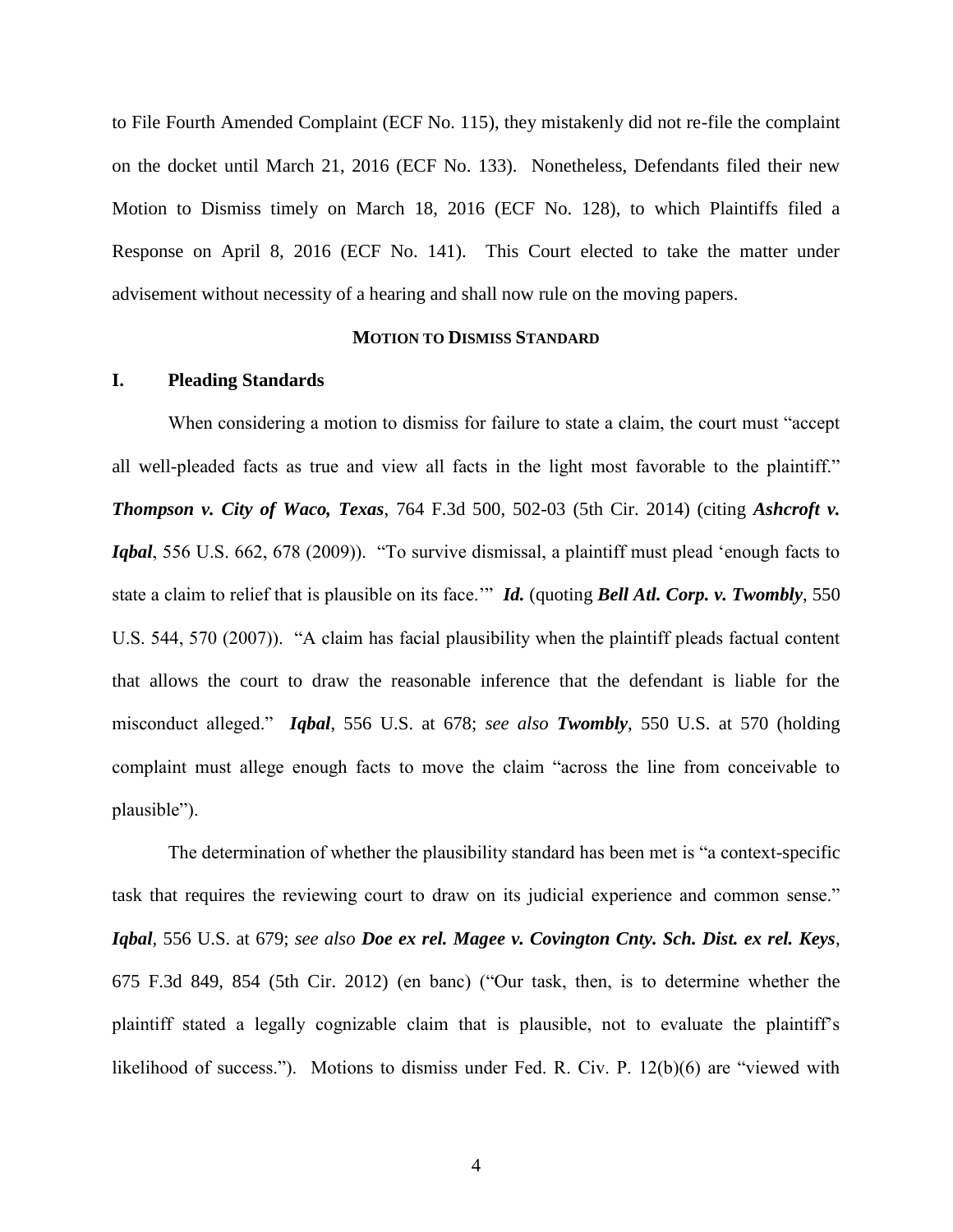disfavor and [are] rarely granted." *Leal v. McHugh*, 731 F.3d 405, 410 (5th Cir. 2013) (citing

*Turner v. Pleasant*, 663 F.3d 770, 775 (5th Cir. 2011)).

Federal Rule of Civil Procedure 8(a), made applicable to adversary proceedings by Federal Rule of Bankruptcy Procedure 7008, provides:

A pleading that states a claim for relief must contain:

(1) a short and plain statement of the grounds for this court's jurisdiction, unless the court already has jurisdiction and the claim needs no new jurisdictional support;

(2) a short and plain statement of the claim showing that the pleader is entitled to relief; and

(3) a demand for the relief sought, which may include relief in the alternative or different types of relief.

Fed. R. Civ. P. 8(a). "Although the rule encourages brevity, the complaint must say enough to

give the defendant 'fair notice of what the plaintiff's claim is and the grounds upon which it

rests.'" *Tellabs, Inc. v. Makor Issues & Rights, Ltd.*, 551 U.S. 308, 319 (2007) (quoting *Dura* 

*Pharmaceuticals v. Braudo*, 544 U.S. 336, 346 (2005)).

Moreover, where fraud or mistake is alleged in the pleadings, Federal Rule of Civil

Procedure 9(b), made applicable to adversary proceedings by Federal Rule of Bankruptcy

Procedure 7009, requires the pleading meet a heightened standard. The rule states:

In alleging fraud or mistake, a party must state with particularity the circumstances constituting fraud or mistake. Malice, intent, knowledge, and other conditions of a person's mind may be alleged generally.

Fed. R. Civ. P. 9(b). Rule 9(b)'s heightened pleading requirement, "stands as an exception to an overarching policy of immediate access to discovery." *Williams v. WMX Techs., Inc.*, 112 F.3d 175, 178 (5th Cir. 1997). Rather, plaintiffs alleging fraud or mistake must lay out the "who, what, when and where" in their pleading before gaining access to the discovery process. *Id.* The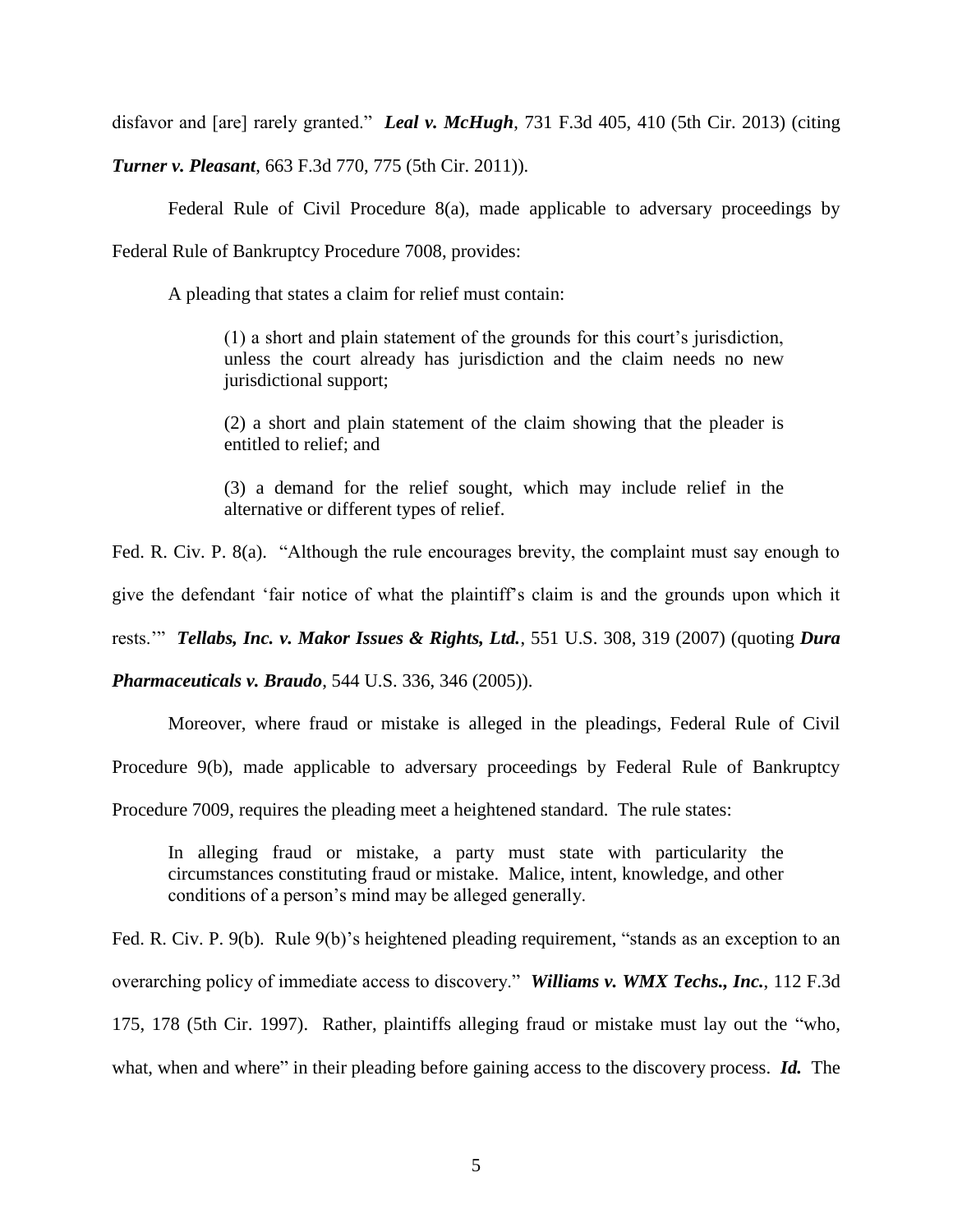heightened pleading standard of Rule 9(b), however, is not a subscription to fact pleading but requires only "simple, concise, and direct allegations of the 'circumstances constituting fraud,' which after *Twombly* must make relief plausible, not merely conceivable, when taken as true." *U.S. ex rel. Grubbs v. Kanneganti*, 565 F.3d 180, 186 (5th Cir. 2009) (quoting *Williams*, 112 F.3d at 178).

### **II. Ponzi Scheme Presumption**

Plaintiffs raise the argument that allegations of a Ponzi scheme are sufficient to create a presumption which simplifies the burden of proof to obtain a finding of actual fraud by requiring the pleader to simply show that the defendant was engaged in a Ponzi scheme. Plaintiffs cite to *Janvey v. Brown*, 767 F.3d 430 (5th Cir. 2014), *Janvey v. Alguire*, 647 F.3d 585 (5th Cir. 2011), and *Warfield v. Byron*, 436 F.3d 551 (5th Cir. 2006), to support their argument that the Fifth Circuit applies the Ponzi scheme presumption to simplify the standard of pleading where involvement in a Ponzi scheme is alleged.Plaintiffs' argument, however, misunderstands the context and procedural position in which the Fifth Circuit has applied the Ponzi scheme presumption.

In **Brown**, the court appointed a receiver in an SEC-initiated civil suit against a principal, along with his agents and entities, which were determined to have perpetrated a Ponzi scheme. 767 F.3d at 433. The receiver brought numerous fraudulent transfer claims against those investors who profited from the scheme as "net winners" by virtue of the timing of their withdrawals. **Id.** at 433-34. In addressing the merits of the district court's grant of summary judgment in favor of the receiver, the Fifth Circuit Court of Appeals stated:

In this circuit, proving that [a transferor] operated as a Ponzi scheme establishes the fraudulent intent behind the transfers made. This is because the transferees' knowing participation is irrelevant under the statute for purposes of establishing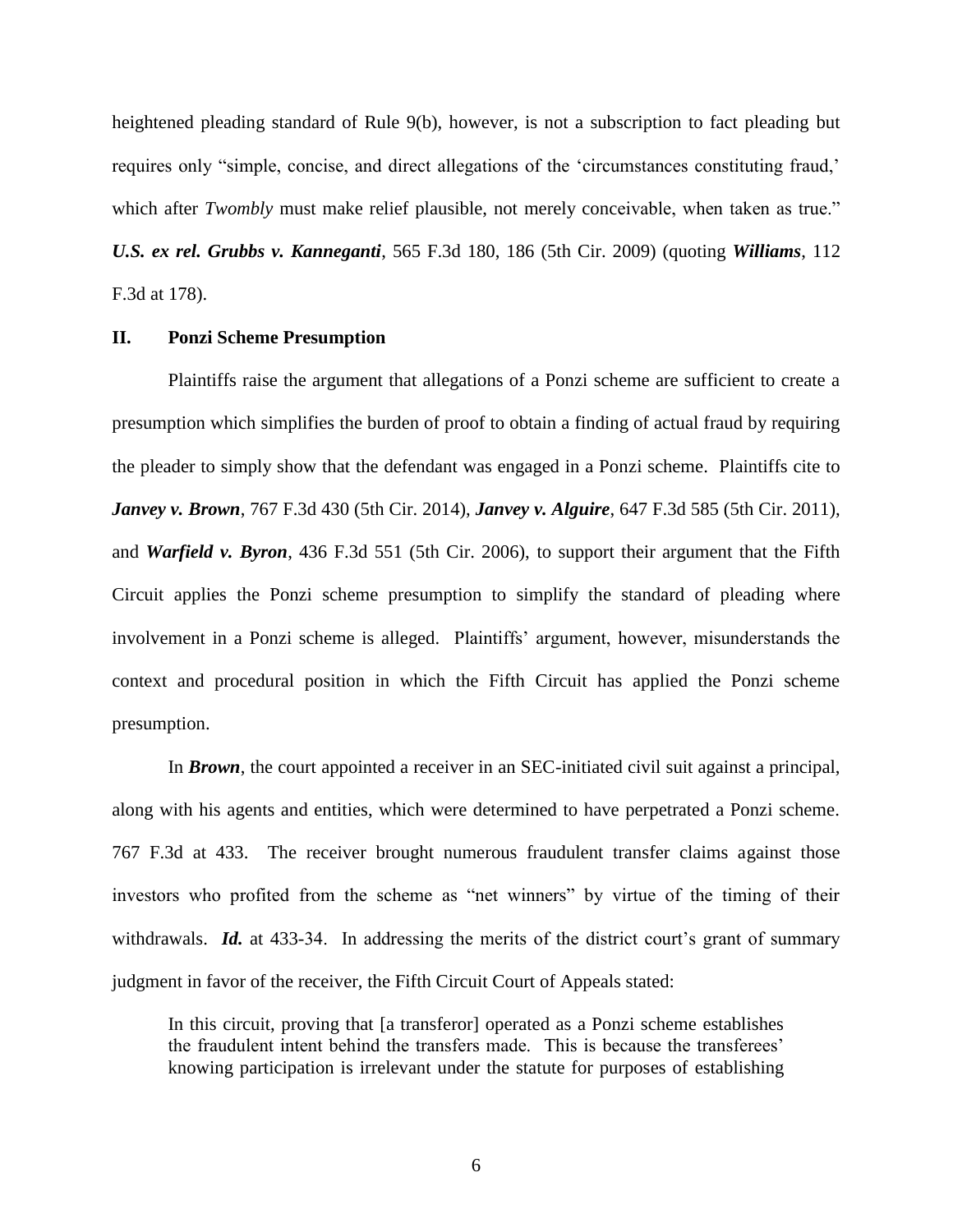the premise of (as opposed to liability for) a fraudulent transfer[;] instead the statute requires only a finding of fraudulent intent on the part of the debtor[.]

Id. at 439 (citations omitted). Thus, the court of appeals held that the Texas Uniform Fraudulent Transfer Act's intent requirement that the "debtor *transferor* make the transfer with actual intent to . . . defraud any creditor of the debtor" is satisfied where a Ponzi scheme has been established. *Id.* The fact scenario in *Warfield* is much the same in that the Fifth Circuit affirmed a grant of summary judgment holding fraudulent intent could be implied where the transferor operated as a Ponzi scheme. 436 F.3d at 558-59.

In *Alguire*, the Fifth Circuit heard an interlocutory appeal of a preliminary injunction freezing the assets of former financial advisors and employees of the same company involved in the *Brown* appeal. 647 F.3d at 589. The preliminary injunction involved a determination that the company had operated as a Ponzi scheme. At appeal, the Fifth Circuit held that the district court did not abuse its discretion in finding a likelihood of success on the merits for the trustee's claim that a Ponzi scheme occurred. *Id.* at 596-97.

Here, the Court is placed in a different procedural stance than the three cases cited to and relied upon by Plaintiffs. Plaintiffs urge this Court to deny the Motion to Dismiss wholesale because Plaintiffs argue that they have alleged a Ponzi scheme—thereby simplifying the pleading standards for actual fraud. The Court, however, finds that, when considering a Motion to Dismiss under Rule 12(b)(6) for failure to state a claim, the fact that Plaintiffs argue a Ponzi scheme presumption does not lessen this Court's duty to review the allegations of the complaint on each cause of action to determine whether the applicable pleading standards have been met. That is, the Court must first determine whether the Plaintiffs have adequately pled the existence of a Ponzi scheme in this case. If Plaintiffs' have adequately pled a Ponzi scheme, then the Court may consider the presumption in causes of action where the presumption would satisfy the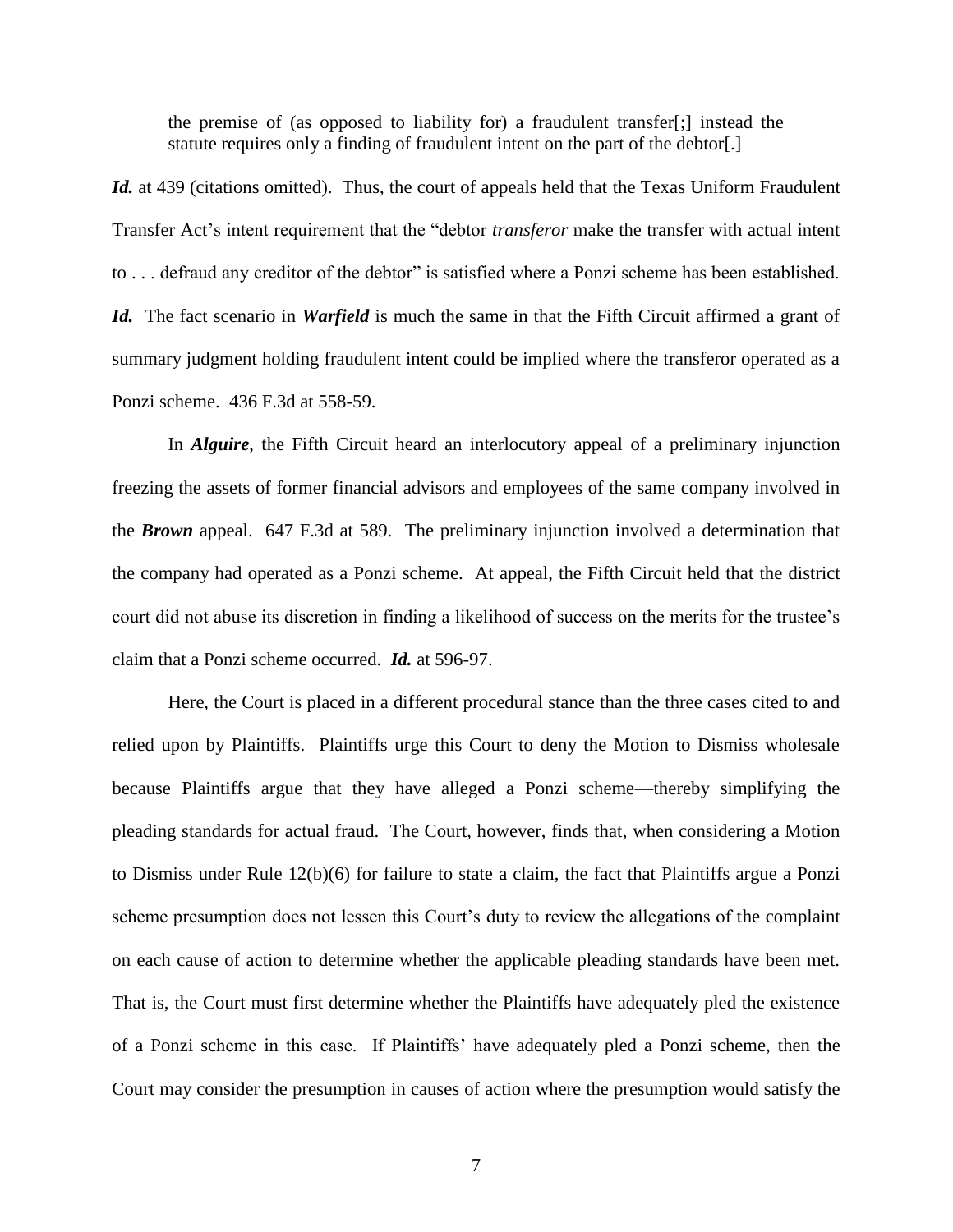fraudulent intent element. The Ponzi scheme presumption, however, does not automatically supplant the element of intent in all causes of action and does not create an overarching lessened standard of pleading required of the complaint, as Plaintiffs' Response suggests.

The Fifth Circuit Court of Appeals provided the following definition for a Ponzi scheme in *Alguire*:

A Ponzi scheme is a 'fraudulent investment scheme in which money contributed by later investors generates artificially high dividends or returns for the original investors, whose example attracts even larger investments.

*Alguire*, 647 F.3d at 597 (quoting BLACK'S LAW DICTIONARY 1198 (8th Ed. 2004) and citing *U.S. v. Setser*, 568 F.3d 482, 486 (5th Cir. 2009) ("[I]n a classic Ponzi scheme, as new investments [come] in . . . , some of the new money [is] used to pay earlier investors.")). The Fifth Circuit Court of Appeals also referred to the Second Circuit's description of a Ponzi scheme:

A [P]onzi scheme is a scheme whereby a corporation operates and continues to operate at a loss. The corporation gives the appearance of being profitable by obtaining new investors and using those investments to pay for the high premiums promised to earlier investors. The effect of such a scheme is to put the corporation farther and farther into debt by incurring more and more liability and to give the corporation the false appearance of profitability in order to obtain new investors.

*Id.* (quoting *Hirsch v. Arthur Andersen & Co.*, 72 F.3d 1085, 1088 n.3 (2d Cir. 1995)).

The Court reviewed Plaintiffs' Fourth Amended Complaint in detail and finds that Plaintiffs have not adequately alleged the facts necessary to support a finding that a Ponzi scheme occurred in this case. Plaintiffs make numerous and detailed allegations that Defendants procured investments from investors which were used to fund Mr. Alfaro's lifestyle and the expenses incurred on previous wells. That is, Plaintiffs have alleged that investments made for a specific well were used to pay the operating costs, expenses, and vendors for wells other than the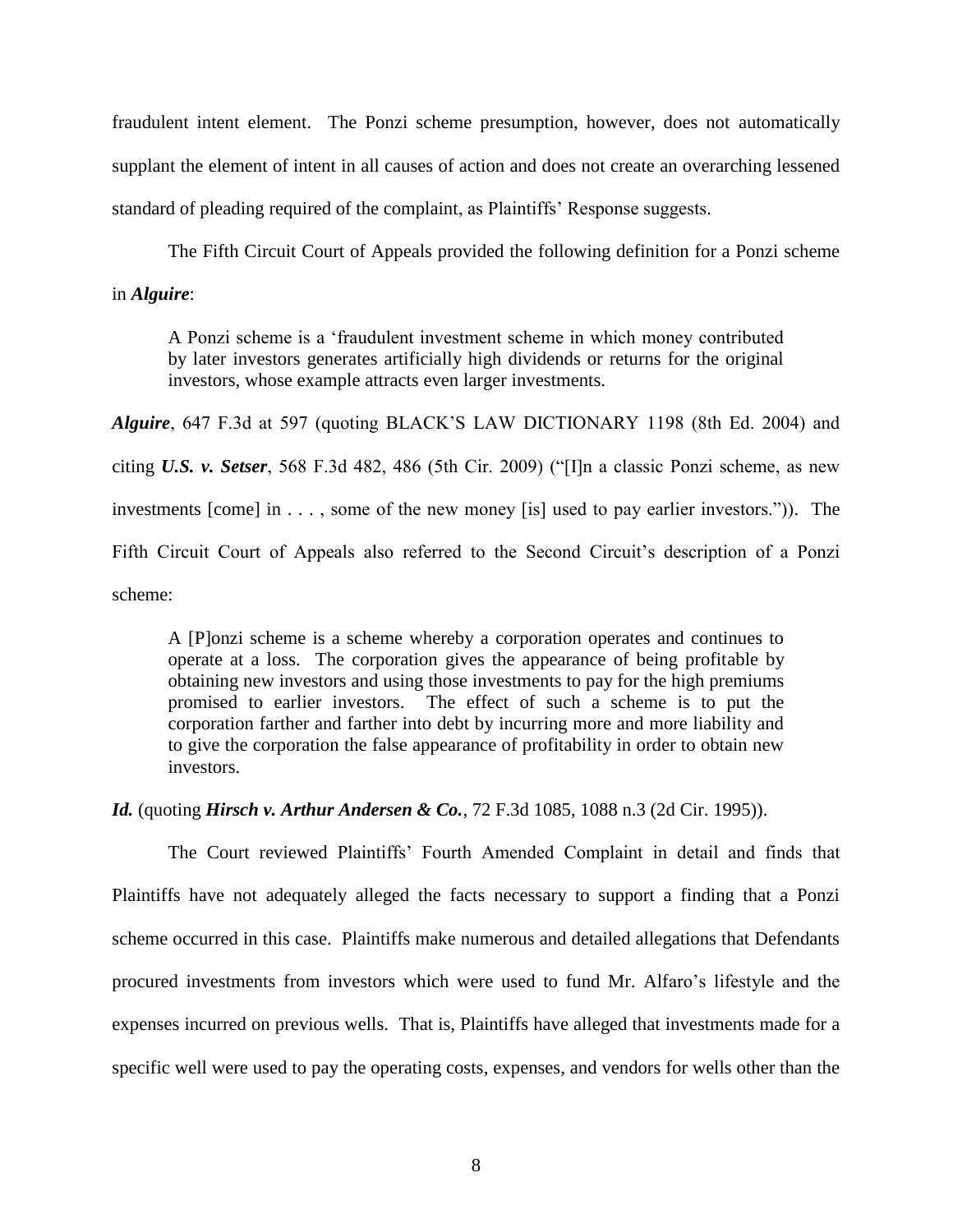well which the investment was designated to benefit. Plaintiffs, however, have not alleged in their Complaint that any investments were used to pay or to generate artificially high dividends or returns to earlier investors. In fact, Plaintiffs' Complaint barely mentions the existence of any dividends or returns being paid to investors at all—from later-procured investments or otherwise. *Compare with In re Juliet Homes, LP,* 2011 WL 6817928, \*12-13 (Bankr. S.D. Tex. 2011) (finding that trustee alleged debtor had "little legitimate business and that investors received a rate of return that was not financially feasible" and funds "received from investors were commingled among the Juliet entities and used, among other things, to pay earlier investors"). For this reason, the Court finds that Plaintiffs have not adequately alleged the existence of a Ponzi scheme in their Complaint. Therefore, the Court will not utilize a Ponzi scheme presumption in its analysis of Plaintiffs' alleged causes of action.

#### **ANALYSIS OF PLAINTIFFS' CAUSES OF ACTION**

#### **I. Common Law Fraud**

In order to state a claim for common law fraud in Texas, Plaintiffs must plead: (1) Defendants made a material representation that was false; (2) Defendants knew that the representation was false or made it recklessly as a positive assertion without any knowledge of its truth; (3) Defendants intended to induce Plaintiffs to act upon the representation; and (4) Plaintiffs actually and justifiably relied upon the representation and thereby suffered injury. *Texas Architectural Aggregate, Inc. v. ACM-Texas, LLC (In re ACM-Texas, Inc.)*, 430 B.R. 371, 410 (Bankr. W.D. Tex. 2010) (citing *Ernst & Young, LLP v. Pacific Mut. Life Ins. Co.*, 51 S.W.3d 573, 577 (Tex. 2001)).

Defendants argue that Plaintiffs' fraud claim fails as a matter of law because: (1) Plaintiffs are unable to establish reliance; and (2) Plaintiffs failed to meet the heightened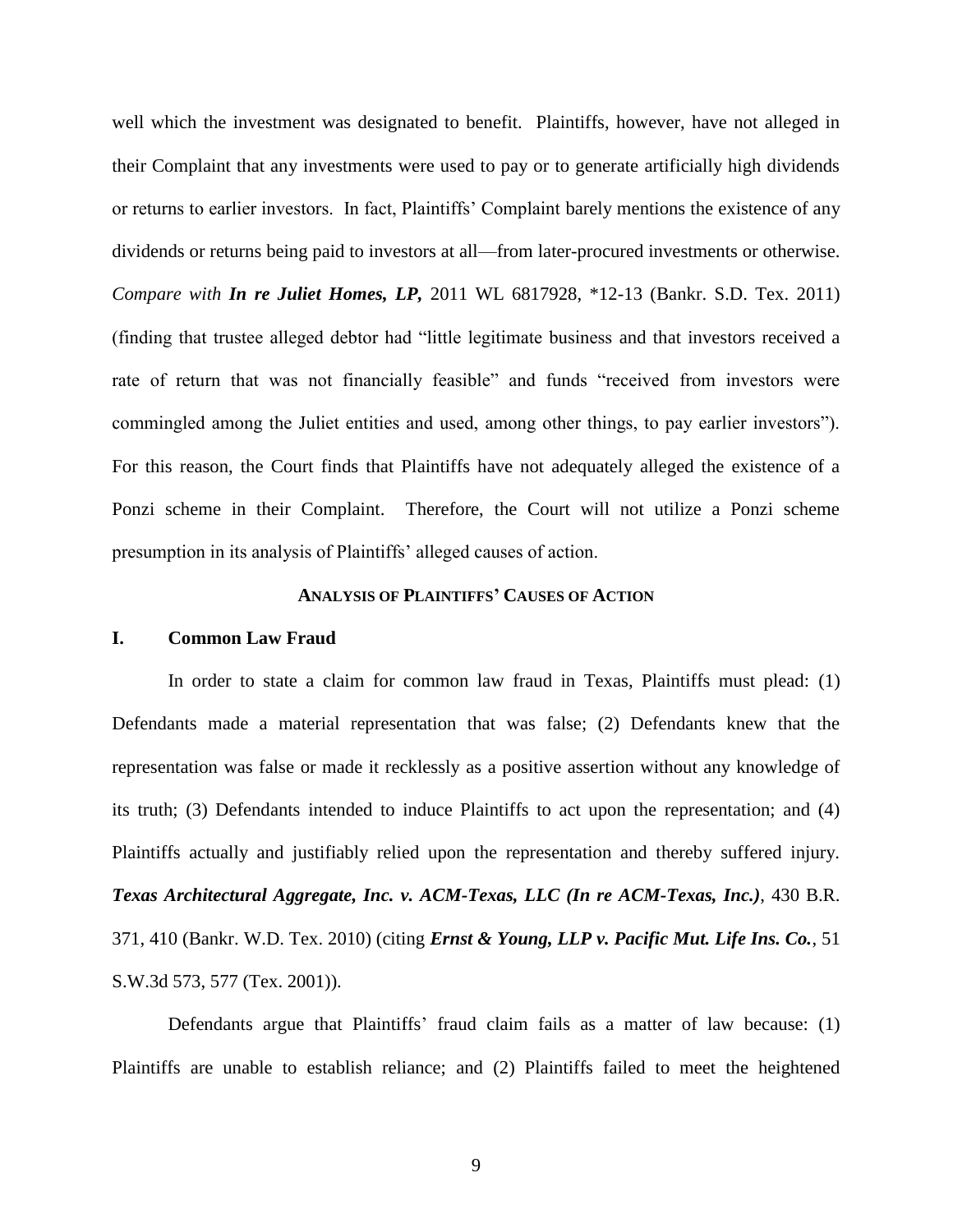pleading standard of Fed. R. Civ. P. 9(b). Specifically, Defendants argue that Plaintiffs did not identify with specificity which of the Defendants allegedly made representations and to which Plaintiffs those representations were made. The Court will address each element of fraud and the sufficiency of Plaintiffs' pleading regarding that element in turn.

First, Plaintiffs must plead that Defendants made a material representation that was false. *Texas Architectural*, 430 B.R. at 410. In their Complaint, Plaintiffs allege that Alfaro and the Alfaro Entities—or their employees on the entity's behalf—made false representations and omissions in at least 38 specific instances (ECF No. 133, ¶ 96). Although Defendants argue that the allegation that Alfaro and the Alfaro entities were the parties making the false representations is not specific enough to satisfy Fed. R. Civ. P. 9(b), this Court finds that the Complaint's denominations of both Alfaro and the Alfaro entities—defined as Primera Energy, LLC, Alfaro Oil and Gas, LLC, and Alfaro Energy, LLC—are specific recitations of those Defendants which Plaintiffs allege made the false representations.<sup>3</sup> This Court understands Plaintiffs' Complaint to allege that Alfaro personally made the false representations and that each of the Alfaro entities also made the false representations as institutions, by and through their employees. The allegations of the specific misrepresentations made are too voluminous for this Court to recount individually in this Order; however, the Court does find that the allegations contained in ¶ 96 of the Complaint satisfy the specificity standards for pleading the first element of fraud under Fed. R. Civ. P. 8 and 9(b).

 $\overline{a}$ 

<sup>&</sup>lt;sup>3</sup> Defendants argue that the other named Defendants—King Minerals, LLC; Silver Star Resources, LLC; 430 Assets, LLC; Kristi Alfaro; the Brian and Kristi Alfaro Living Trust; and Ana and Averys Candy Island, LLC ("Other Defendants")—should be dismissed from Plaintiffs' fraud claims because those Other Defendants are not plead with specificity to have made any representations. The Court agrees with Defendants' statement but declines to dismiss the Other Defendants from the Complaint in its entirety. Rather, the Court is of the opinion that Plaintiffs have simply not alleged fraud against the Other Defendants and there are no claims to dismiss with respect to this count.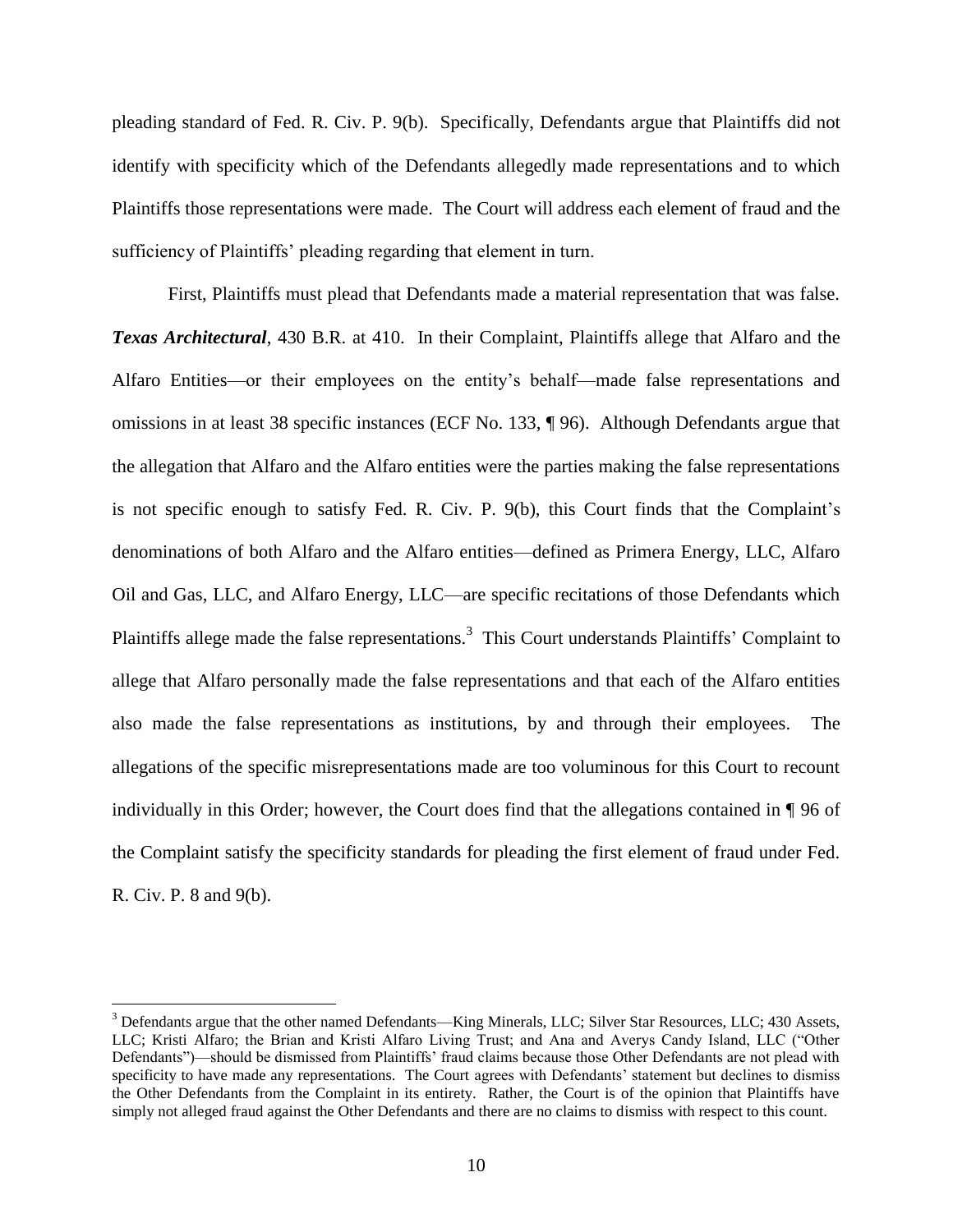Second, Plaintiffs must plead that Defendants knew that the representations were false or make it recklessly as a positive assertion without any knowledge of its truth. *Id.* For a statement to be reckless it must be made by a person (1) without any knowledge of the truth; (2) who knows that he does not have sufficient information to support the statement; or (3) who realizes he does not know whether the statement is true. *Id.* (citing *Johnson & Higgins of Tex., Inc. v. Kenneco Energy*, 962 S.W.2d 507, 527 (Tex. 1998)). Here, Plaintiffs have sufficiently and specifically alleged that Alfaro knew representations were false when he made them to potential investors. In fact, Plaintiffs allege that Alfaro reviewed the books and status of accounts daily with the Alfaro entities' accountant so that he would have up to date knowledge of whether representations regarding the health of the business and the disposition of incoming investments. Additionally, Plaintiffs have sufficiently alleged that the Alfaro entities (through Alfaro and their employees) made statements which were, in the least, reckless as a positive assertion without any knowledge of its truth or even patently false, as such representations are alleged to have been directed by Alfaro.

Third, Plaintiffs must plead that Defendants intended to induce Plaintiffs to act upon the representations. *Id.* The Court finds that Plaintiffs have sufficiently and specifically alleged Defendants' intent to induce Plaintiffs to initially invest and continue investing in the Alfaro entities. In numerous ways, Plaintiffs' Complaint contains allegations of Alfaro soliciting investors and the Alfaro entities (by their employees and Alfaro) soliciting investors. The purpose of active solicitation and making those allegedly false and reckless representations could only have been to convince Plaintiffs to invest. Thus, Plaintiffs have adequately alleged that Defendants' actions and alleged misrepresentations were done with intent to induce Plaintiffs' action based on those representations.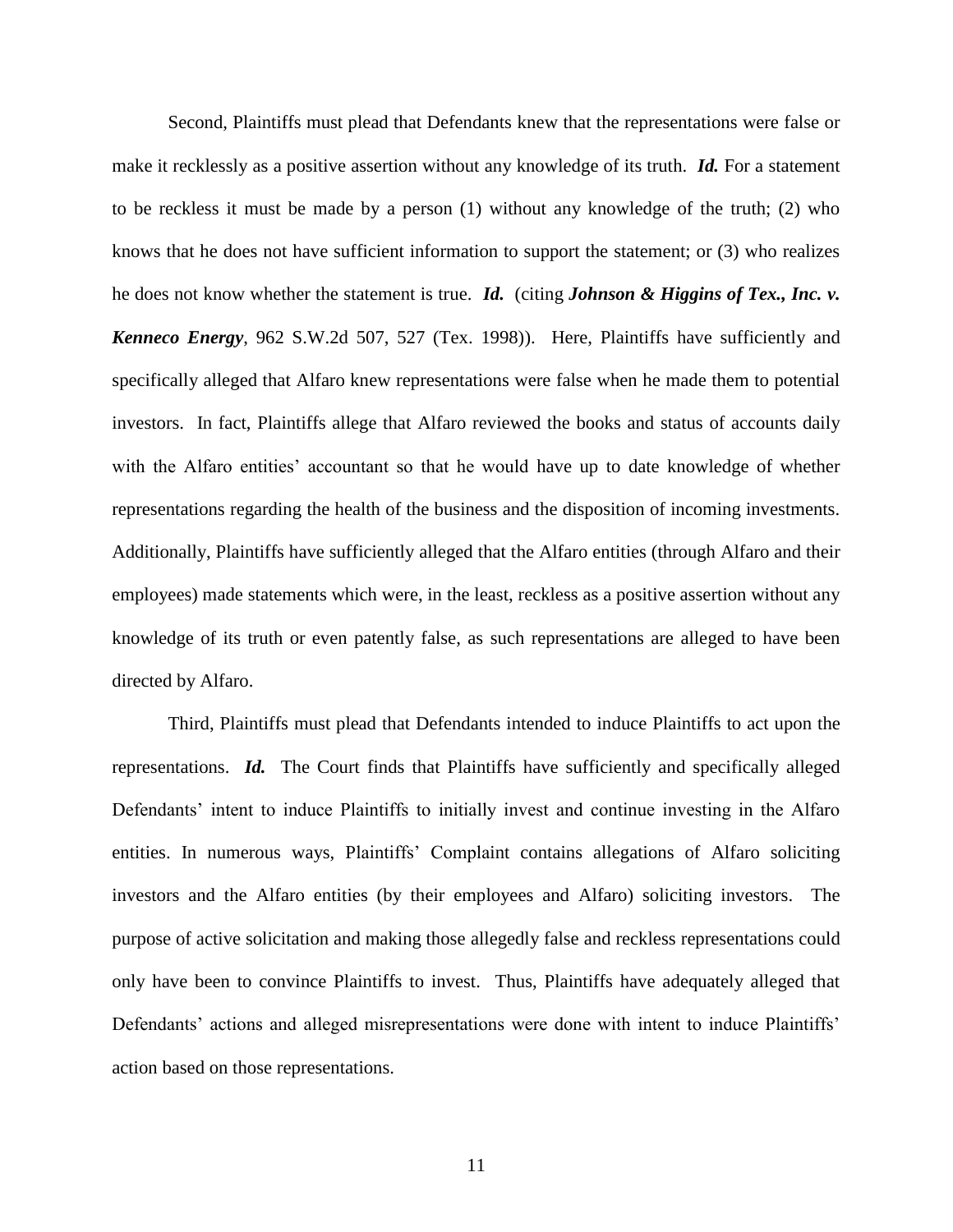Lastly, Plaintiffs must plead that they actually and justifiably relied upon the representations and thereby suffered injury. *Id.* Defendants argue that Plaintiffs cannot allege reliance on representations outside of those representations which are included in the Private Placement Memoranda ("PPMs") because Plaintiffs contractually promised not to rely on extracontractual statements. In support of this position, Defendants cite this Court to *Forest Oil Corp. v. McAllan*, 268 S.W.3d 51, 56 (Tex. 2008), for the proposition that Texas law holds that a disclaimer of reliance upon representations, where the parties' intent is clear and specific, is effective to negate the element of reliance. *See also Schlumberger Tech. Corp. v. Swanson*, 959 S.W.2d 171 (Tex. 1997).

Defendants' argument, however, is premature. The Texas Supreme Court in *Forest Oil* did hold that a waiver of reliance provision could be binding on parties in fraudulent inducement claims under certain facts. 268 S.W.3d at 60. The court, however, also held that "[c]ourts must always examine the contract itself and the totality of the surrounding circumstances when determining if a waiver-of-reliance provision is binding." *Id.* The court then went on to clarify which facts were most relevant when determining whether the waiver-of-reliance provision is binding:

[W]e now clarify those [facts] that guided our reasoning [in *Schlumberger*]: (1) the terms of the contract were negotiated, rather than boilerplate, and during negotiations the parties specifically discussed the issue which has become the topic of the subsequent dispute; (2) the complaining party was represented by counsel; (3) the parties dealt with each other in an arm's length transaction; (4) the parties were knowledgeable in business matters; and (5) the release language was clear.

*Id.* (citing *Schlumberger*, 959 S.W.2d at 179). At the motion to dismiss stage, the Court must accept all well-plead allegations as true and view all facts in the light most favorable to Plaintiffs. *Iqbal*, 556 U.S. at 678. Here, we must accept as true Plaintiffs' allegations that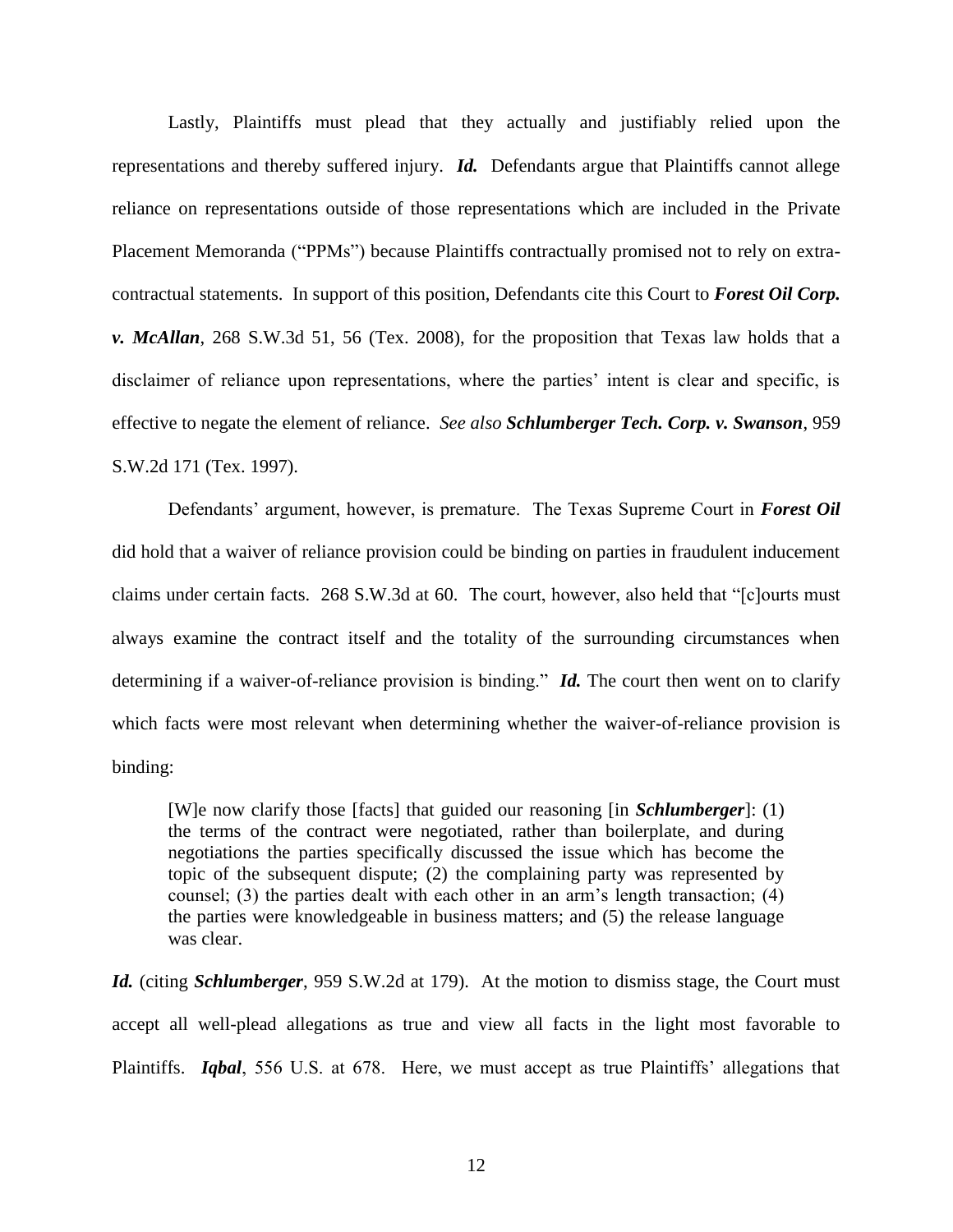Defendants induced, by false or reckless representations, Plaintiffs to sign the PPMs and make the investments into the Alfaro entities. Plaintiffs allege that every stage of convincing them to invest and sign the PPMs was wrought with false or misleading representations and information and that agreement to the waiver-of-reliance provision itself was procured by fraud. In accepting all that as true, the Court is unable to examine the contract itself and the totality of the surrounding circumstances, at this stage in the proceeding. For this reason, the Court finds that Plaintiffs adequately and specifically pled actual and justifiable reliance on Defendants' alleged false representations. Further, Plaintiffs have adequately and specifically pled injury by loss of their investments and requirement of investor contribution for overage claims pertaining to the individual wells.

In an additional objection to Plaintiffs' fraud claims, Defendants argue that Plaintiffs' claim of fraudulent inducement regarding inducement to sign the subscription agreements must be dismissed because Plaintiffs did not plead any misrepresentation made by any of the Defendants prior to execution of the agreements. A fraudulent inducement claim is essentially a special type of fraud claim. *See In re Merit Bank, N.A.*, 52 S.W.3d 749, 758 (Tex. 2001) (listing elements which are identical to a normal fraud claim). The distinction in a fraudulent inducement claim is the requirement of existence of a contract or binding agreement of the parties. *Haase v. Glazner*, 62 S.W.3d 795, 798 (Tex. 2001). Here, the contract or binding agreement of the parties which Plaintiffs' claim is the result of fraudulent inducement is the subscription agreement or PPM.

Upon review of the Complaint, the Court finds that Plaintiffs have alleged with specificity misrepresentations intended to induce Plaintiffs to agree to the subscription agreements. Those alleged misrepresentations include—among others—telling investors they

13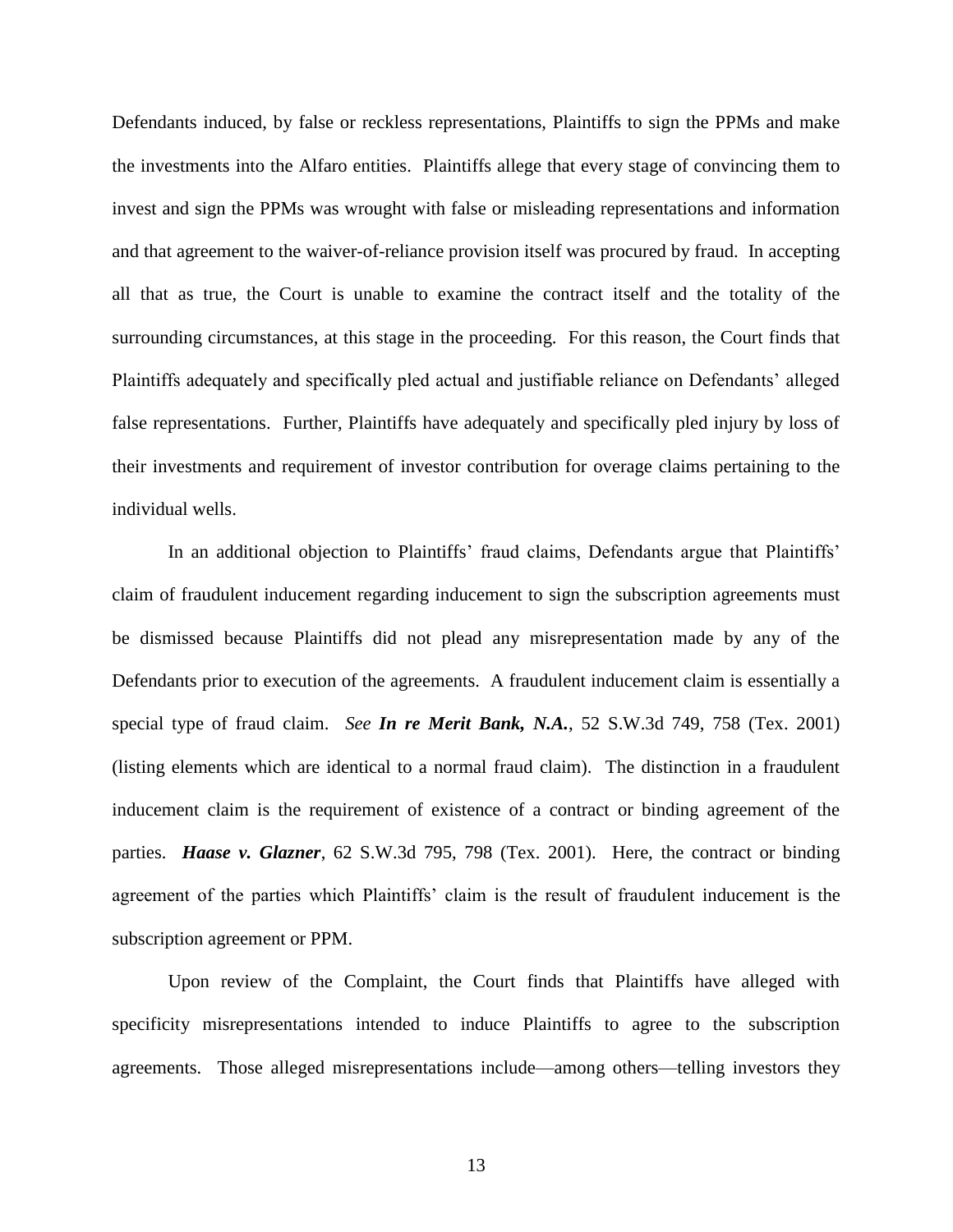would receive their money back in nine months with a return of multiple times their investment; reciting false numbers from other wells; and referring investors to significantly producing wells as being in the proximity to the proposed well when they were not. For these reasons, the Court finds that Defendants' request to dismiss Plaintiffs' claims for fraud and fraud in the inducement should be denied.

# **II. Texas Uniform Fraudulent Transfer Act Claims**

The Texas Uniform Fraudulent Transfer Act ("TUFTA"), Tex. Bus. & Comm. Code §§ 24.001 *et seq.*, is intended "to prevent debtors from prejudicing creditors by improperly moving assets beyond their reach." *Janvey v. Golf Channel, Inc.*, 487 S.W.3d 560, 566 (Tex. 2016) (citing *KCM Fin. LLC v. Bradshaw*, 457 S.W.3d 70, 89 (Tex. 2015) ("[TUFTA] is designed to protect creditors from being defrauded or left without recourse due to the actions of unscrupulous debtors.")). The Texas Supreme recently stated that "[u]nder TUFTA, a transfer made with actual or constructive intent to defraud any creditor may be avoided to the extent necessary to satisfy the creditor's claims:

(a) A transfer made or obligation incurred by a debtor is fraudulent as to a creditor . . . if the debtor made the transfer or incurred the obligation:

(1) with actual intent to hinder, delay, or defraud any creditor of the debtor; or

(2) without receiving a reasonably equivalent value in exchange for the transfer or obligation, and the debtor"

> (A) was engaged or was about to engage in a business transaction for which the remaining assets of the debtor were unreasonably small in relation to the business or transaction; or

(B) intended to incur, or believed or reasonably should have believed that the debtor would incur, debts beyond the debtor's ability to pay as they became due.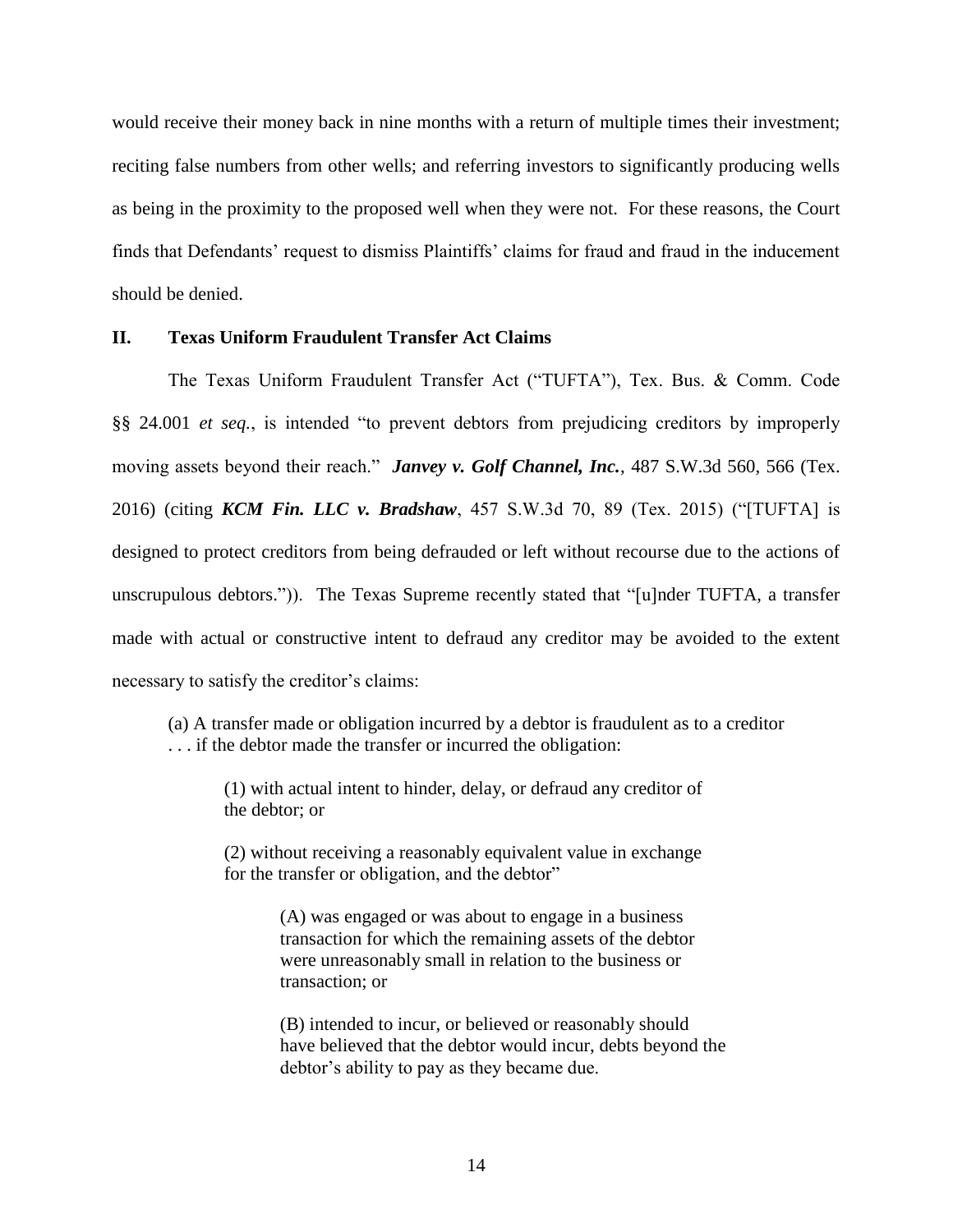*Golf Channel*, 487 S.W.3d at 566 (quoting Tex. Bus. & Comm. Code § 24.005(a); *accord id.*  § 25.006(a) (transfer is fraudulent as to present creditor if debtor is insolvent or made insolvent by a transfer and debtor did not receive reasonably equivalent value); *see also id.* § 24.008 (creditor remedies for fraudulent transfer)).

First, Defendants argue that Plaintiffs cannot establish their claim for fraud and therefore, do not qualify as tort claimants under TUFTA. The Court finds that, although a Ponzi scheme has not been adequately plead, Plaintiffs claims for fraud have been sufficiently plead to withstand Defendant's Motion to Dismiss. Texas Business and Commerce Code § 24.002 defines a "claim" as "a right to payment or property, whether or not the right is reduced to judgment, liquidated, unliquidated, fixed contingent, matured, unmatured, disputed, undisputed, legal, equitable, secured, or unsecured." Plaintiffs allege that they currently have an unliquidated right to payment or property as tort claimants pursuant to their fraud claims, which this Court has declined to dismiss. As such, Plaintiffs continue to qualify as claimants under TUFTA.

Second, Defendants argue that Plaintiffs have not met the heightened pleading standard required by Fed. R. Civ. P. 9(b) for fraud claims in pleading their TUFTA claims. Specifically, Defendants argue that Plaintiffs' Complaint only alleges "upon information and belief" that property and funds were transferred by Alfaro and the Alfaro Entities to the Other Defendants. Thus, Defendants argue that simply alleging fraud based upon information and belief is insufficient to withstand Fed. R. Civ. P. 9(b) and cites to *Romani v. Shearson Lehman Hutton*, 929 F.2d 875, 878 (1st Cir. 1991), for this proposition. While this Court agrees that allegations of fraud are subject to a heightened pleading standard so that allegations "upon information and belief only" would be insufficient, the Court finds that Plaintiffs allegations regarding transfers of property are spelled out specifically. *See Kreway v. Countrywide Bank, FSB*, 647 Fed.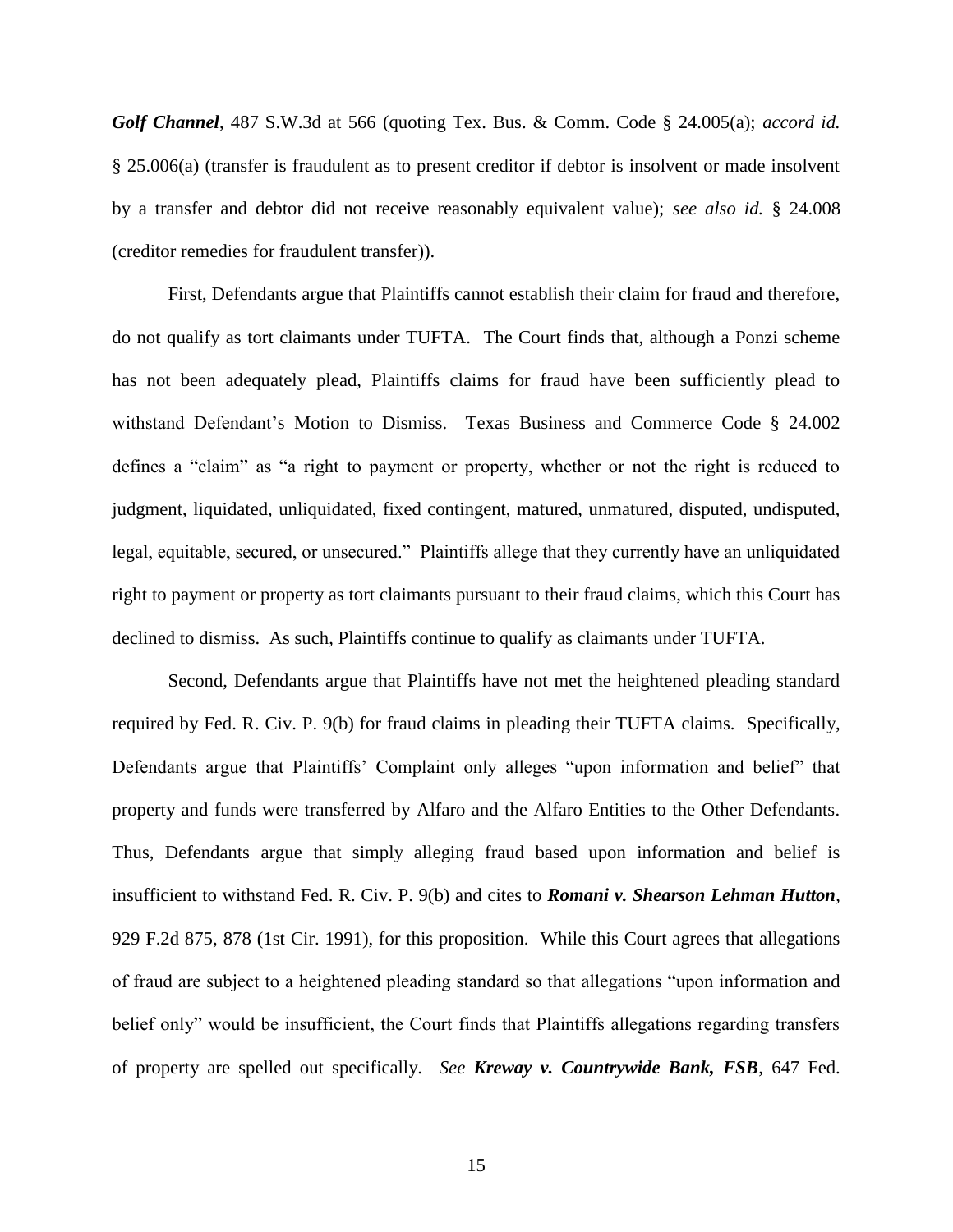App'x. 437, 437-38 (5th Cir. 2016) (mere statement of "upon information and belief, and/or information reasonably expected to be discovered during this litigation" was insufficient to meet the pleading requirements of Fed. R. Civ. P. 9(b)).

Here, Plaintiffs' Complaint ¶ 94 incorporates all of the foregoing paragraphs into each cause of action. In the first ninety-three paragraphs of the Complaint, Plaintiffs make detailed allegations regarding transfers of investor monies to and from dedicated well accounts; Mr. and Mrs. Alfaro; a general Primera account; vendors; stock accounts; and to purchase a number of vehicles, homes, vacations, furnishings, jewelry, watches and audio-visual equipment. On pages 29-31 of the Complaint, Plaintiffs provide a chart which alleges transfers of specific assets to 430 Assets, LLC and the Brian and Kristi Alfaro Living Trust. The chart also provides allegations that a number of assets were sold. Further, ¶ 87 alleges transfers of assets to Silver Star Resources, LLC. In reviewing the Complaint, the Court therefore finds that the Plaintiffs have specifically alleged transfers to Alfaro, the Alfaro Entities, Silver Star Resources, LLC, 430 Assets, LLC, Kristi Alfaro, and the Brian and Kristi Alfaro Living Trust. As such, the TUFTA claims against those specifically alleged parties shall not be dismissed. The TUFTA claims against King Minerals, LLC and Ana and Avery's Candy Island, however, have not been specifically plead and therefore, must be dismissed.<sup>4</sup>

### **III. Fraud in a Real Estate Transaction**

 $\overline{a}$ 

Texas Business and Commerce Code § 27.01(a) provides the elements for statutory fraud in a real estate transaction and stock transaction. It states:

<sup>&</sup>lt;sup>4</sup> To be clear, TUFTA and Fed. R. Civ. P. 9(b) require the Plaintiffs to allege with specificity the transfers which subject each Defendant to liability for avoidance of the alleged fraudulent transfer. Dismissal of King Minerals, LLC and Ana and Avery's Candy Island from liability for any alleged fraudulent transfer does not, however, dismiss any of the other remaining Defendants in this cause of action from maintaining liability on the basis of a transfer which the evidence may ultimately show was made to the dismissed Defendants.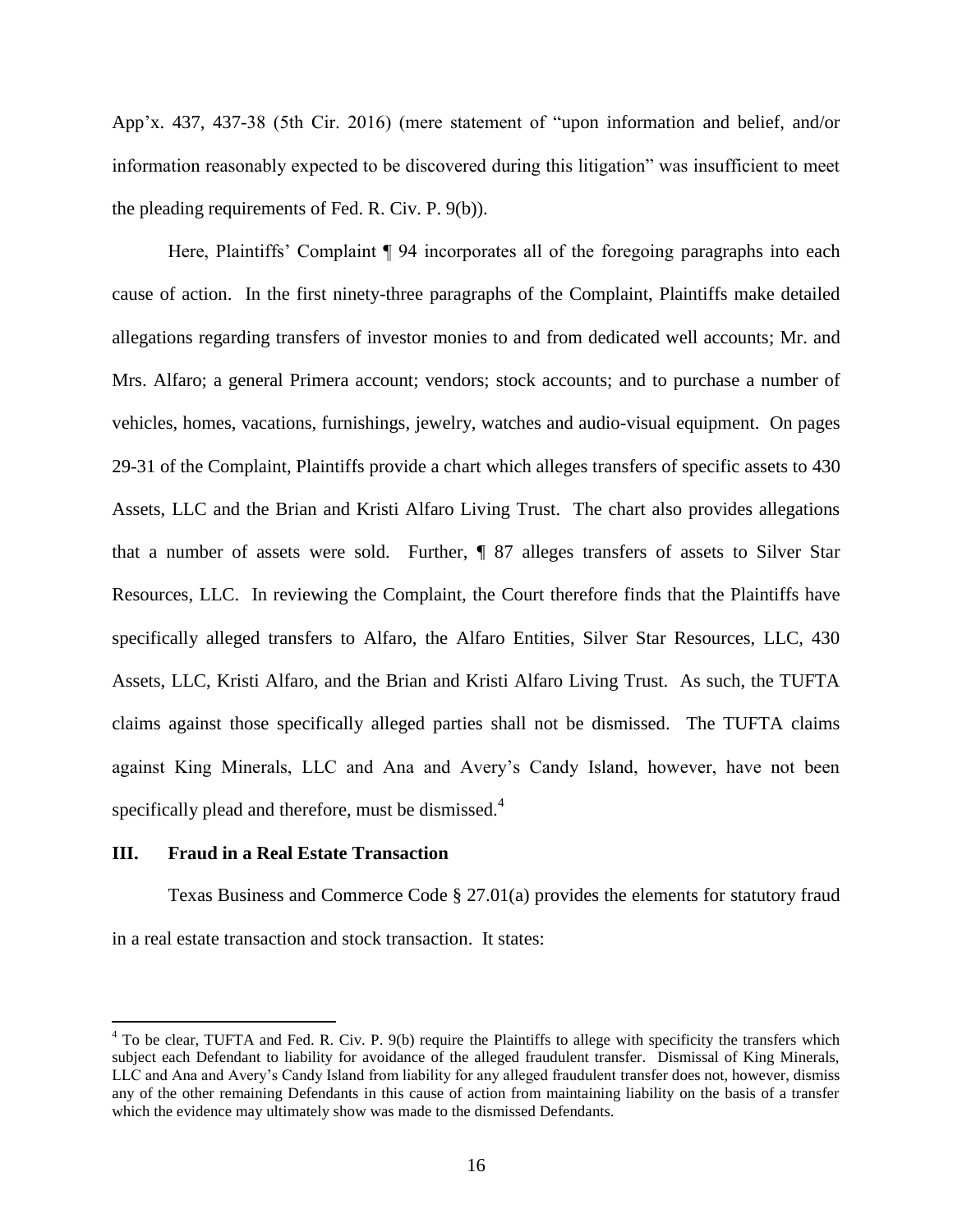(a) Fraud in a transaction involving real estate or stock in a corporation or joint stock company consists of a

(1) false representation of a past or existing material fact, when the false representation is

(A) made to a person for the purpose of inducing that person to enter into a contract; and

(B) relied on by that person in entering into that contract; or

(2) false promise to do an act, when the false promise is

(A) material;

(B) made with the intention of not fulfilling it;

(C) made to a person for the purpose of inducing that person to enter into a contract; and

(D) relied on by that person in entering into that contract.

Defendants argue that Plaintiffs' statutory fraud claim must be dismissed for failure to state a claim because: (1) partnership interests are personal property and their purchase and sale cannot support a claim for real estate fraud; and (2) the purchase of fractional interests in oil and gas projects do not effectuate a conveyance of real estate. Essentially, Defendants' argument is that the investments by Plaintiffs never involved the conveyance of real estate or stock and therefore, cannot serve as the basis for a claim of real estate fraud under Tex. Bus. & Comm. Code § 27.01. Plaintiffs respond that they maintain a cognizable claim for real estate fraud because they purchased working interests, which are considered to be real property in Texas.

"'For fraud in a transaction to be actionable under  $\S$  27.01, the contract must actually effect the conveyance of real estate between the parties and cannot merely be tangentially related or a means of facilitating a conveyance of real estate.'" *Fidelity Nat. Title Ins. Co. v. Doubletree Partners, L.P.*, 866 F. Supp. 2d 604, 632 (E.D. Tex. 2011) (quoting *Windsor*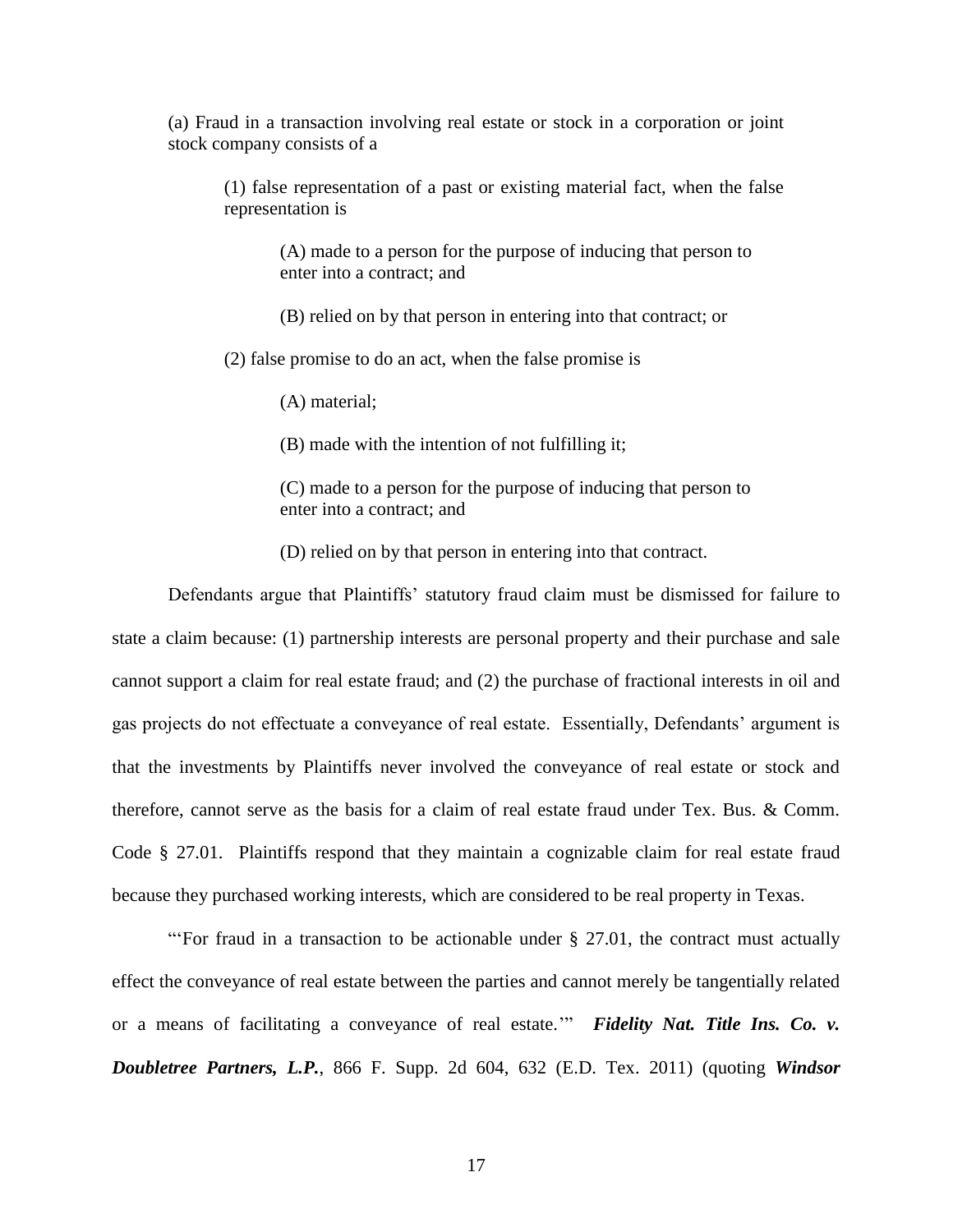*Village, Ltd. v. Stewart Title Ins. Co.*, 2011 WL 61848, at  $*5$  (Tex. App.—Houston [14th Dist.] March 17, 2011, no pet.)). Defendants are correct that the purchase of partnership interests does not implicate Tex. Bus. & Comm. Code § 27.01 because there is no conveyance of real estate, even where the partnership is organized to develop real property interests. *See Kitchell v. Aspen Expl., Inc.*, 562 F. Supp. 2d 843 (E.D. Tex. 2007) (citing *Marshall v. Quinn-L Equities, Inc.*, 794 F. Supp. 1384, 1392 (N.D. Tex. 1988); *Am. Title Ins. Co. v. Byrd*, 384 S.W.2d 683, 685 (Tex. 1964); Tex. Bus. Org. Code § 154.001 (partnership interests are personal property)).

Plaintiffs, however, allege that they purchased working interests and did not enter into partnership agreements (ECF No. 133, ¶¶ 22, 25-26, 31, 51, 54). "Under Texas law, a conveyance of a working interest in oil and gas is a real property interest that subject the agreement conveying the interest to the statute of frauds." *Exxon Corp. v. Breezevale, Ltd.*, 82 S.W.3d 429, 436 (Tex. App.—Dallas 2002, pet. denied) (citations omitted). In *Exxon Corp.*, the Texas Court of Appeals considered whether the transfer of severable mineral interests in oil and gas leases are regarded as a sale of real estate under the Texas statute of frauds. *Id.* One of defendant's arguments in that case was that the subject agreement did not convey a working interest but only a contractual right to the share of production. *Id.* In addressing this argument, the court stated that, even assuming the only interest conveyed was in the contractual right to production, the question "is not whether title to the minerals passes, but whether the interest is derived from rights to oil and gas in the ground . . . ." *Id.* "As the Texas Supreme Court has stated, 'a right to land essentially implies a right to profits accruing from it, since, without the latter, the former can be of no value . . . [t]hus a devise of the profits of land or even a grant of them, will pass a right to land itself.'" *Id.* at 436-37 (quoting *Sheffield v. Hogg*, 124 Tex. 290 (1934) (citations omitted)). As such, the *Exxon Corp.* court concluded that "a conveyance of an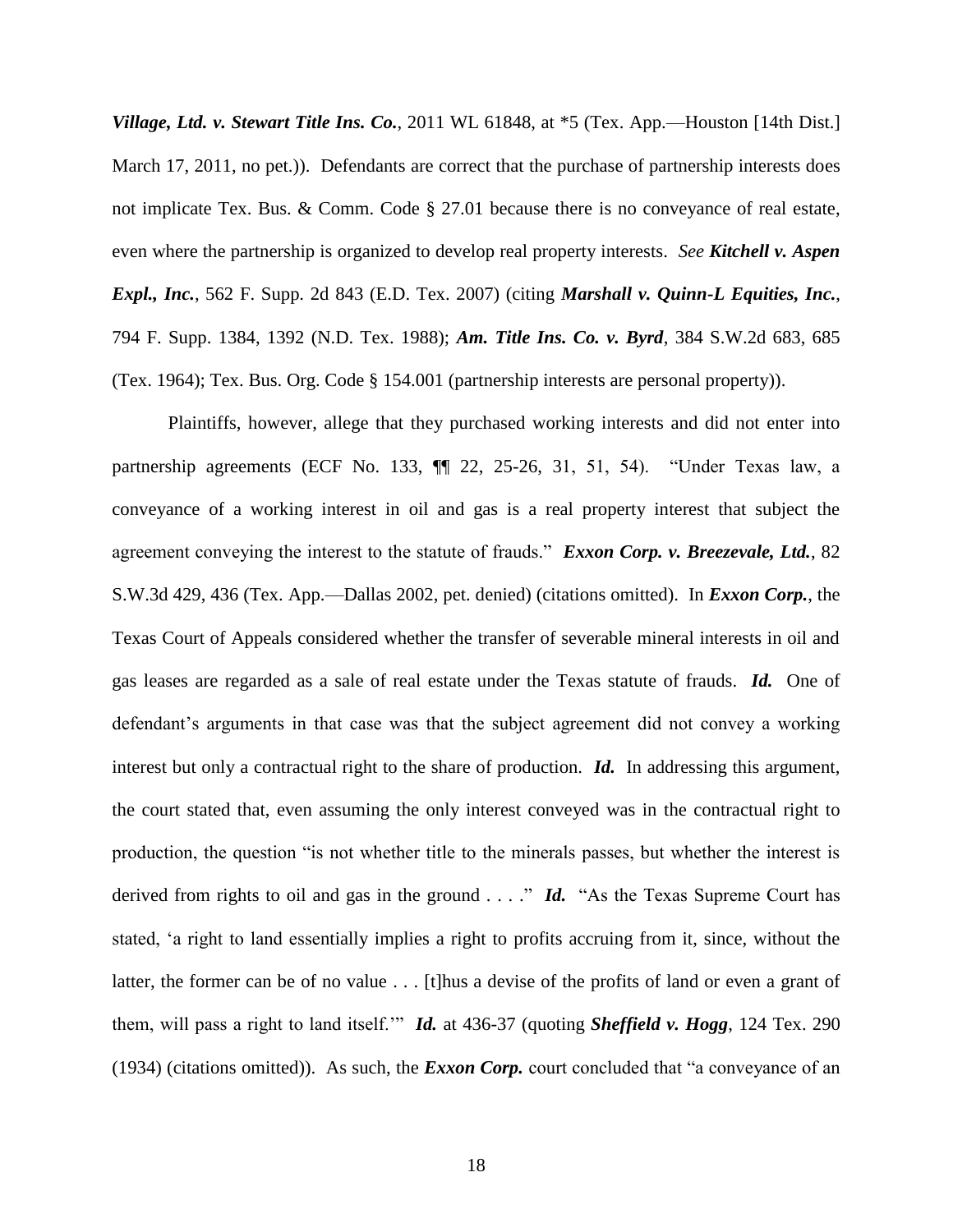interest in the minerals that are produced from land, such as a working interest or a royalty interest, passes a right to the land itself." *Id.* at 437 (citing *Pecos Dev. Corp. v. Hydrocarbon Horizons, Inc.*, 803 S.W.2d 266, 267 (Tex. 1991)).

When considering a motion to dismiss for failure to state a claim, the court must "accept all well-pleaded facts as true and view all facts in the light most favorable to the plaintiff." *Thompson*, 764 F.3d at 502-03 (citing *Iqbal*, 556 U.S. at 678). Therefore, accepting Plaintiffs' well-plead allegations that Plaintiffs purchased working interests as true, the Court finds that, under Texas law, a working interest in oil and gas is a real property interest. As such, Plaintiffs' have plead a cognizable claim for statutory fraud in a real estate transaction pursuant to Tex. Bus. & Comm. Code § 27.01.

### **IV. Breach of Fiduciary Duty**

Defendants argue that the facts alleged in Plaintiffs' Complaint do not support a claim for breach of fiduciary duty because Plaintiffs have not sufficiently alleged a fiduciary relationship. In reviewing the Complaint, the Court finds that the extent of Plaintiffs' allegations regarding the existence of a fiduciary relationship is to state the following:

Investors and Mr. Alfaro and the Alfaro Entities have a fiduciary relationship. Mr. Alfaro and the Alfaro Entities, as those operating control over the relationship and acted on their behalf under a purported power of attorney, owe Investors, who had no operational control, one of the highest fiduciary duties under the law.

(ECF No. 133, ¶ 105). The Court can find no other mention of a power of attorney in the entirety of Plaintiffs' Complaint. Further, the Court can find no other mention of a fiduciary duty in the entirety of Plaintiffs' Complaint. Defendants' Motion to Dismiss and Plaintiffs' Response argue a number of circumstances in which a fiduciary may or may not exist. This Court, however, is bound to look to the pleadings to determine whether the cause of action has been adequately plead under the standards of Fed. R. Civ. P. 8(a) and the standards set forth by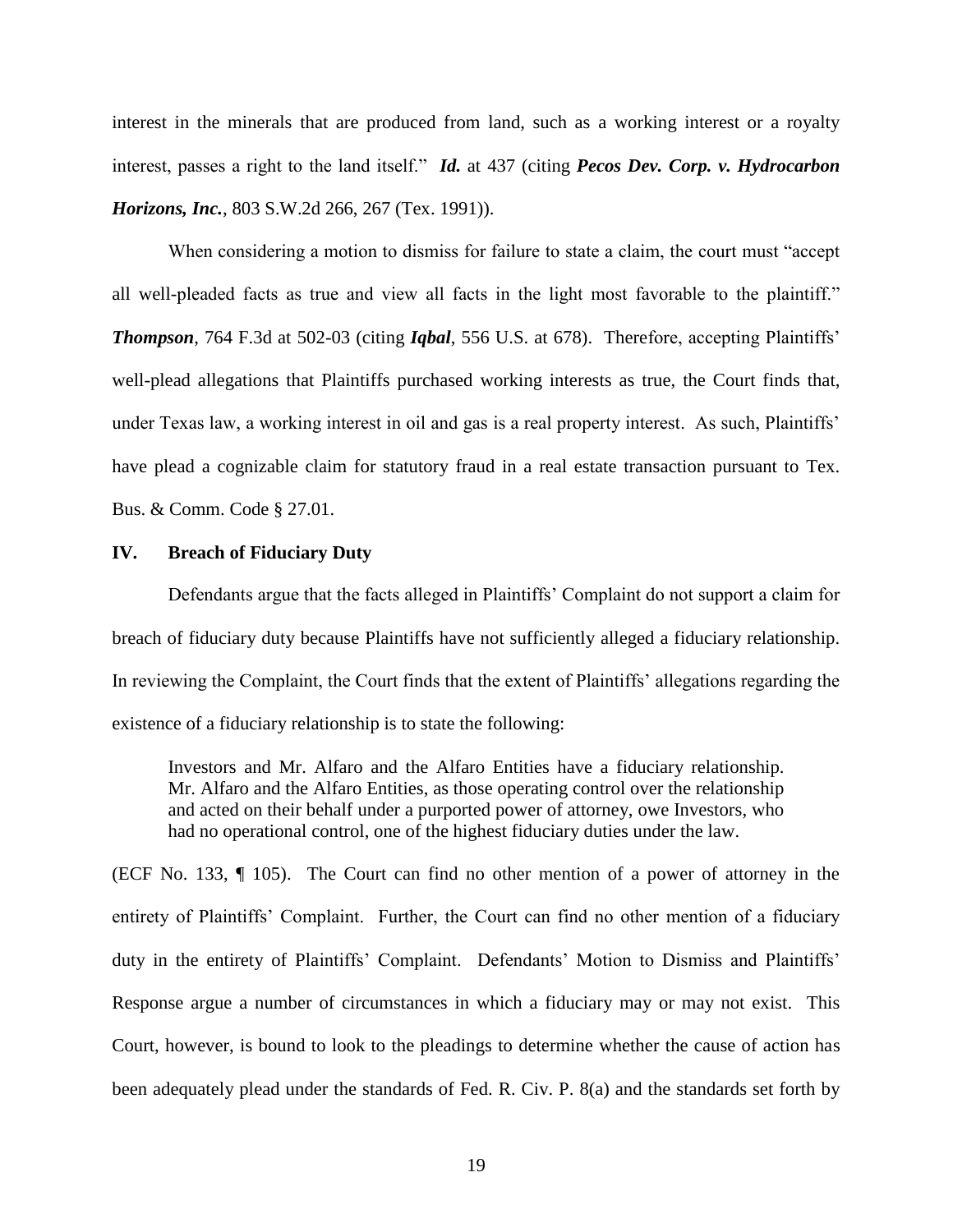the Supreme Court in *Iqbal* and *Twombly*. *Iqbal*, 556 U.S. at 678; *see also Twombly*, 550 U.S. at 570. As previously stated, "[a]though the rule encourages brevity, the complaint must say enough to give the defendant 'fair notice of what the plaintiff's claim is and the grounds upon which it rests." **Tellabs**, 551 U.S. at 319 (citations omitted). The Court finds that Plaintiffs' Complaint does not adequately plead the existence of a fiduciary relationship to give Defendants' fair notice of the grounds upon which Plaintiffs' claim for breach of fiduciary duty rests. The brief mention of a "purported power of attorney" which is explained nowhere else in the allegations and fact recitals of the Complaint is insufficient to meet the pleading standards required in federal court. As such, the Court finds that Plaintiffs' claims for breach of fiduciary duty are dismissed as to the moving Defendants. The remaining Defendants—Primera, Alfaro Oil and Gas, LLC and Alfaro Energy, LLC—have not moved for dismissal; therefore, Plaintiffs' breach of fiduciary duty claims remain as to the non-moving Defendants.

### **V. Deceptive Trade Practices Act**

Defendants argue that Plaintiffs cannot state a claim for violation of the Deceptive Trade Practices Act ("DTPA") because Plaintiffs are not "consumers" under the statute. The DTPA provides that the definition of a "consumer" is:

an individual, partnership, corporation, this state, or a subdivision or agency of this state who seeks or acquires by purchase or lease, any goods or services, except that the term does not include a business consumer that has assets of \$25 million or more, or that is owned or controlled by a corporation or entity with assets of \$25 million or more.

Tex. Bus. & Comm. Code § 17.45(4). "Goods" is defined by the DTPA as "tangible chattels or real property purchased or leased for use." Tex. Bus. & Comm. Code § 17.45(1). "Services" is defined under the DTPA as "work, labor, or service purchased or leased for use, including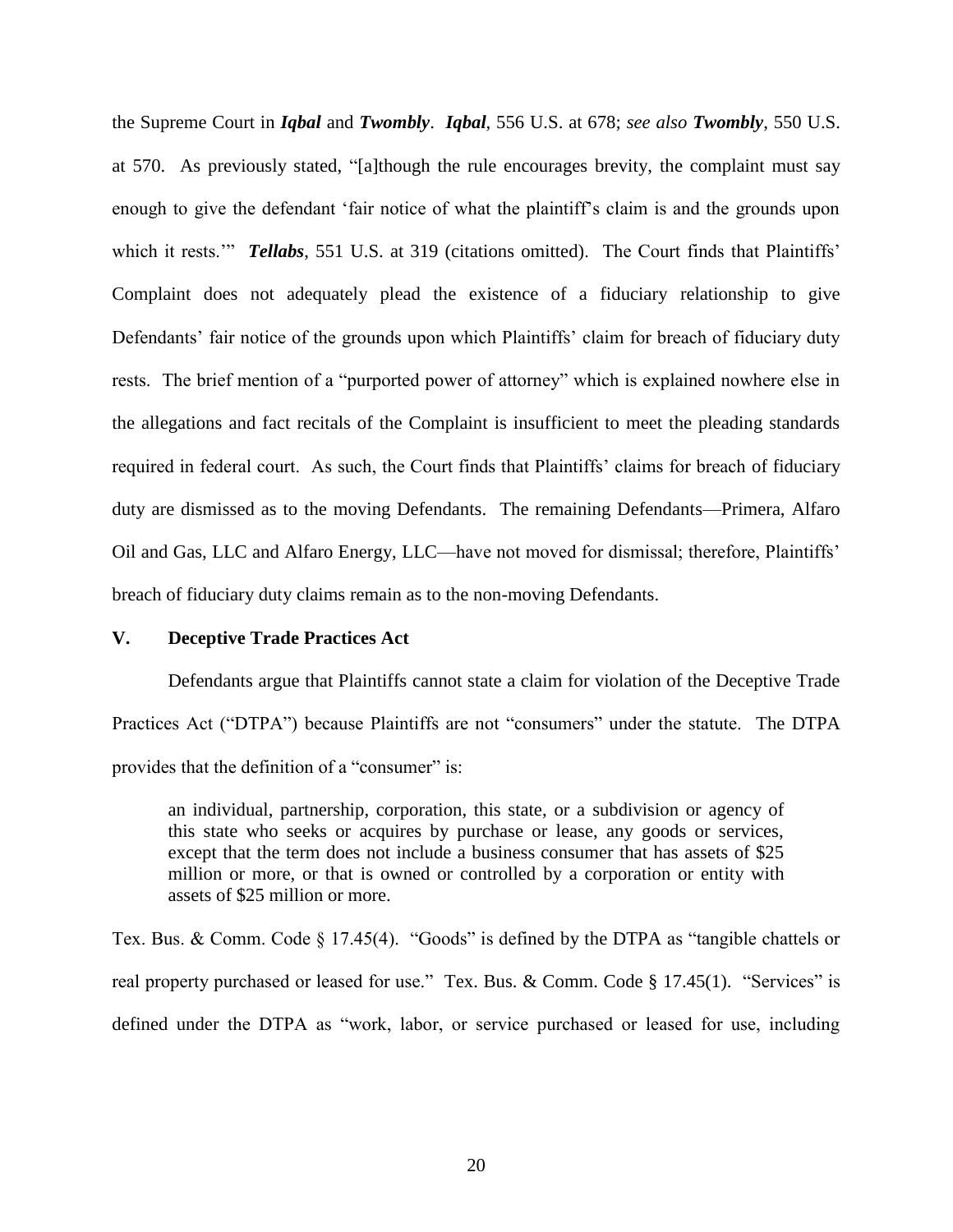services furnished in connection with the sale or repair of goods." Tex. Bus. & Comm. Code  $§$  17.45(2).

Plaintiffs base their claim that they are consumers under the DTPA on the allegations that they purchased a good or service by their investments with Alfaro and the Alfaro Entities. Plaintiffs argue that the purchase of oil and gas interests are interests in real property and therefore, constitute a "good." Plaintiffs also argue that their investments included the purchase of services furnished by Alfaro and the Alfaro entities as operators of the wells.

In response, Defendants direct this Court to a line of cases which hold that a nonoperating interest owner is not a "consumer" of goods or services under the DTPA. *See C & C*  **Partners v. Sun Expl. & Prod. Co.**, 783 S.W.2d 707, 711-13 (Tex. App.—Dallas 1989, writ denied); *Hamilton v. Texas Oil & Gas Corp.*, 648 S.W.2d 316 (Tex. App.—El Paso 1982, writ ref'd n.r.e.). In both *C & C* and *Hamilton*, the parties included an operator and a non-operator working interest owner who had entered into a joint operating agreement and the non-operator had sued for alleged deceptive trade practices. *C & C*, 783 S.W.2d at 712; *Hamilton*, 648 S.W.2d at 319. In *C & C*, the Court held that "[a] plaintiff establishes his standing as a consumer in terms of his relationship to a transaction, not by a contractual relationship with the defendant." 783 S.W.2d at 712 (citing *Birchfield v. Texarkana Mem. Hosp.*, 747 S.W.2d 361, 368 (Tex. 1987)). In applying identical facts to the *C & C* case, the court provided the following analysis from the *Hamilton* court in determining that the non-operator working interest owner was not a consumer under the DTPA:

TXO [the operator] was simply reimbursed for costs incurred on behalf of the operating and non-operating interest owners. [The nonoperator] did not employ TXO. Rather, there was merely a consolidation of interests. TXO was the "front man" incurring the debts for all, for which it was entitled to be reimbursed. That TXO did not intend to make a profit for what it did is a factor to be weighed . . . . The purpose of operating agreements, being to spread the risk of drilling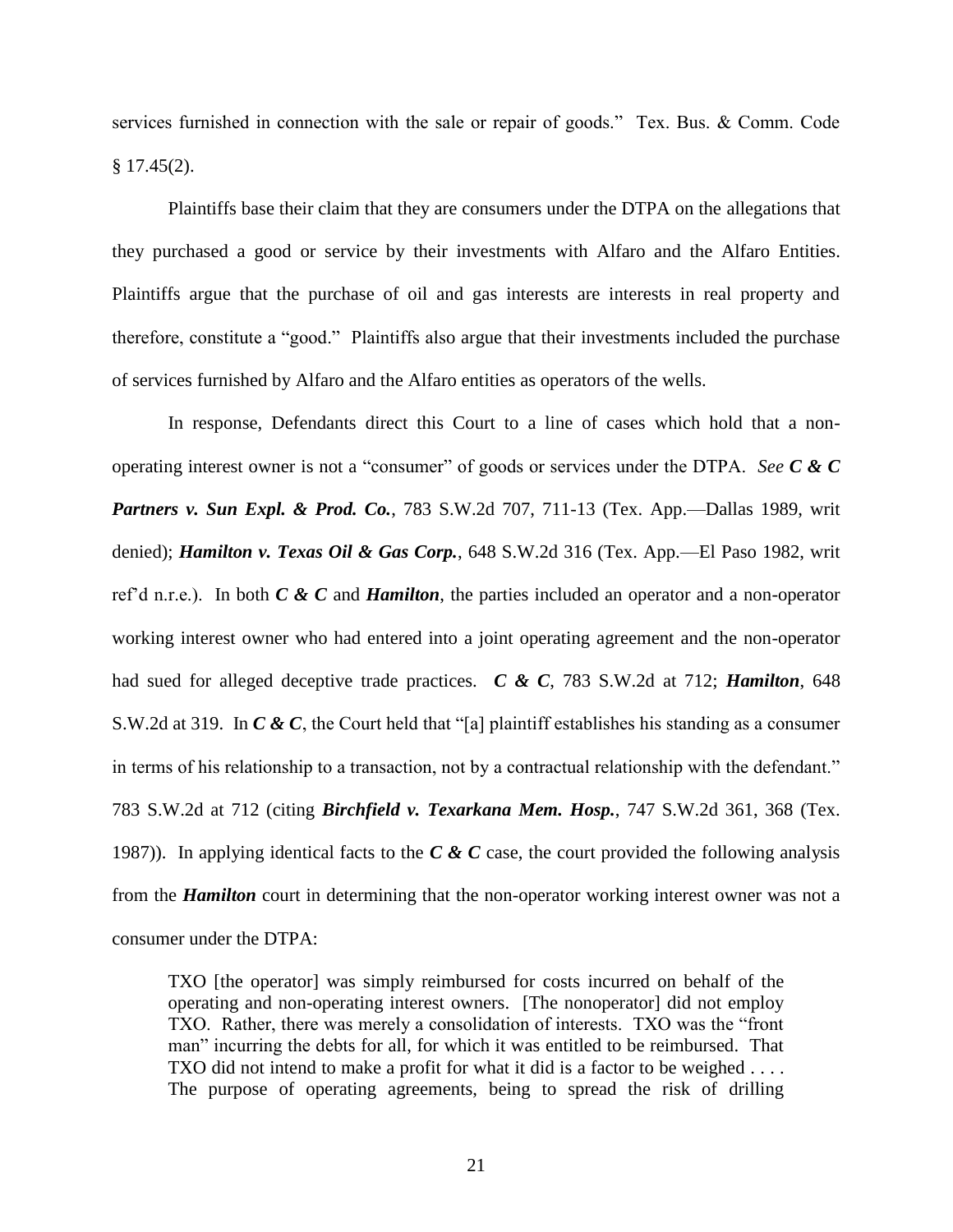operations among several investors with the operator managing the books and making disbursements from a joint account for the benefit of all involved in the [joint operating agreement], should not be construed, we believe, to create liabilities under the [DTPA]. We hold that under the facts of this case, [the nonoperator], as a matter of law, was not a "consumer" of services as contemplated within the [DTPA] and that the trial court was not in error in disregarding the jury finding to the contrary.

*C & C*, 783 S.W.2d at 712-13 (quoting *Hamilton*, 648 S.W.2d at 322).

In accepting as true all well-plead facts for the Plaintiffs, the Court finds that the allegations do not merely allege that Plaintiffs are non-operator working interest owners in a joint operating agreement. In fact, Plaintiffs allege that previously used joint venture language was removed by Alfaro from the PPMs. In reviewing the entirety of the Complaint, the Court finds that the allegations of the arrangement offered by Defendants is not the same nonoperator/operator relationship embodied in customary joint operating agreements. The allegations in the Complaint clearly put Defendants on notice that Plaintiffs allege Defendants offered and sold units of real property interests and services to Plaintiffs. Further, as Plaintiffs correctly note in their Response, the allegations in the Complaint are distinguished from the relationship in *C & C* and *Hamilton* in that Defendants were not simply reimbursed for their costs incurred on behalf of all owners, and Defendants were not simply the "front man" for the investors. Based on these allegations, the Court finds that Plaintiffs have adequately alleged facts to support a finding that Plaintiffs are "consumers" under the DTPA.

#### **VI. Negligent Misrepresentation**

The elements of a cause of action for negligent misrepresentation are identical to that of fraud with the exception that the plaintiff need only show that the defendant did not exercise reasonable care or competence in obtaining or communicating information that was false and supplied for the guidance of others, rather than meeting a heightened requirement of knowledge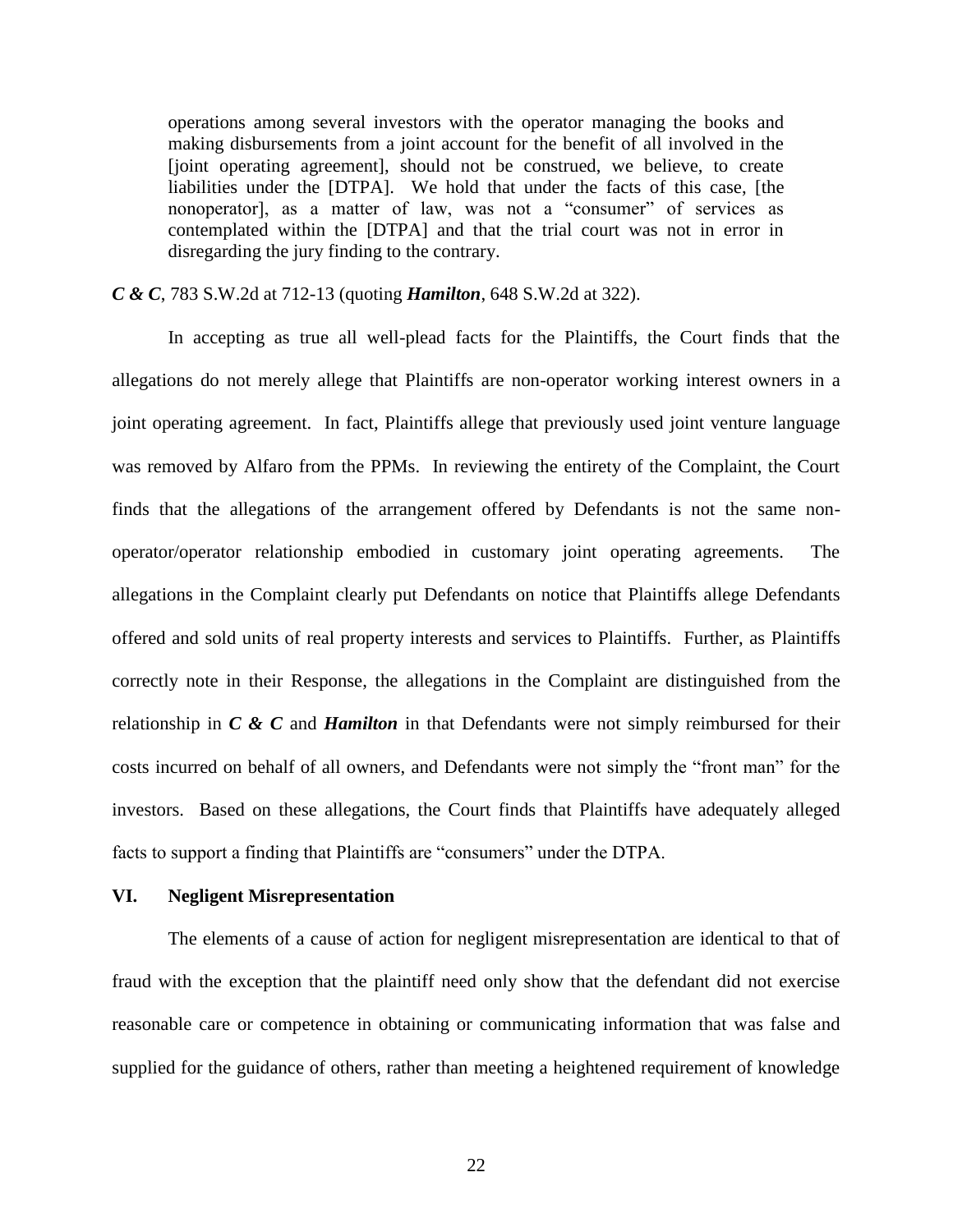or recklessness regarding the falsity. For the reasons addressed by the Court in Section I of this Order, the Court finds that Defendants' request to dismiss Plaintiffs' claims of negligent misrepresentation should be denied.

#### **VII. Conversion**

"Conversion is the unauthorized and unlawful assumption and exercise of dominion and control over the personal property of another which is to the exclusion of, or inconsistent with the owner's rights." *Cass v. Stephens*, 156 S.W.3d 38, 61-62 (Tex. App.—El Paso 2004, writ denied) (citing *Waisath v. Lack's Stores, Inc.*, 474 S.W.2d 444, 446 (Tex. 1971); *Whitaker v. Bank of El Paso*, 850 S.W.2d 757, 760 (Tex. App.—El Paso 1994, no writ)). The elements of conversion are: (1) plaintiff had legal possession of, or was entitled to, possession of the property; (2) defendant assumed and exercised dominion and control over the property in an unlawful or unauthorized manner to the exclusion of, and inconsistent with, plaintiff's rights; and (3) defendant refused plaintiff's demand for return of the property. *Texas Dept. of Transp. v. Crockett*, 257 S.W.3d 412, 416 (Tex. App.—Corpus Christi 2008, pet. denied). Demand and refusal is not necessary when the possessor's acts manifest a clear repudiation of the plaintiff's rights. *Cass*, 156 S.W.3d at 61.

In their Complaint, Plaintiffs assert that—as to those Plaintiffs who invested in the Screaming Eagle 1H well—Defendant converted the Screaming Eagle 1H well when he sold it and did not disburse any of the proceeds to those Plaintiffs. Defendant argues that Plaintiffs' claim should be dismissed for two reasons: (1) the property underlying Plaintiffs' claim is money, and (2) the economic-loss rule bars Plaintiffs' conversion claims.

First, Defendant argues that Plaintiffs may not maintain their conversion claims because the only property which they allege is converted is money. Defendant argues that, under Texas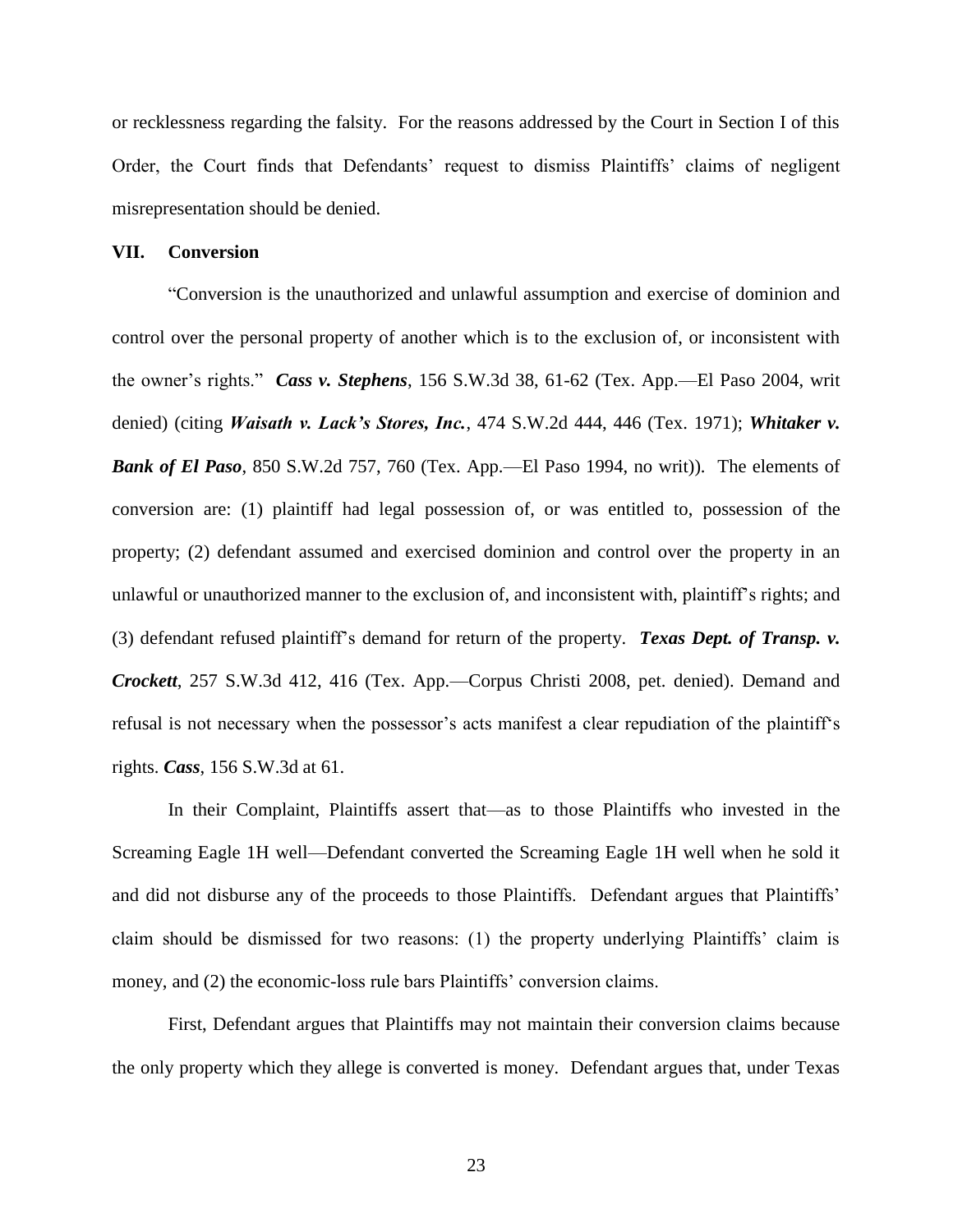law, "[w]here money is involved, it is subject to conversion only when it can be described or identified as specific chattel, but not where an indebtedness may be discharged by the payment of money generally." *Mitchell Energy Corp. v. Samson Res. Co.*, 80 F.3d 976, 984 (5th Cir. 1996); *see also Cone v. Fagadau Energy Corp.*, 68 S.W.3d 147, 165 (Tex. App.—Eastland 2001, pet. denied) ("Conversion does not lie for indebtedness that may be discharged by the payment of money generally.") (citations omitted). Plaintiffs, however, have not merely alleged conversion of the proceeds from the sale of the Screaming Eagle 1H well. Rather, Plaintiffs have alleged that their interests in the mineral interests themselves were converted. In *Mitchell*, the Fifth Circuit Court of Appeals distinguished the facts of that case—where only proceeds of production were "appropriated"—from a situation where the entire mineral estate had been converted. 80 F.3d at 983 ("The most that can be said for the instant case is that only proceeds of production have been 'appropriated,' not the entire mineral estate owned by the cotenants."). The Court, therefore, finds that Plaintiffs have adequately plead conversion of their property and not simply payment of money generally.

Second, Defendants argue that Plaintiffs may not recover under conversion for losses that occurred merely as a consequence of an alleged failure of a party to perform under a contract. The economic-loss rule "generally precludes recovery in tort for economic losses resulting from the failure of a party to perform under a contract." *Lamar Homes, Inc. v. Mid-Continent Cas. Co.*, 242 S.W.3d 1, 12 (Tex. 2007) (citing *Sw. Bell. Tel. Co. v. DeLanney*, 809 S.W.2d 493, 494- 95 (Tex. 1991)). "In operation, the rule restricts contracting parties to contractual remedies for those economic losses associated with the relationship, even when the breach might reasonably be viewed as a consequence of a contracting party's negligence." *Id.* at 12-13 (citing *Jim Walter Homes, Inc. v. Reed*, 711 S.W.2d 617, 618 (Tex. 1986)). Defendants argue that this case is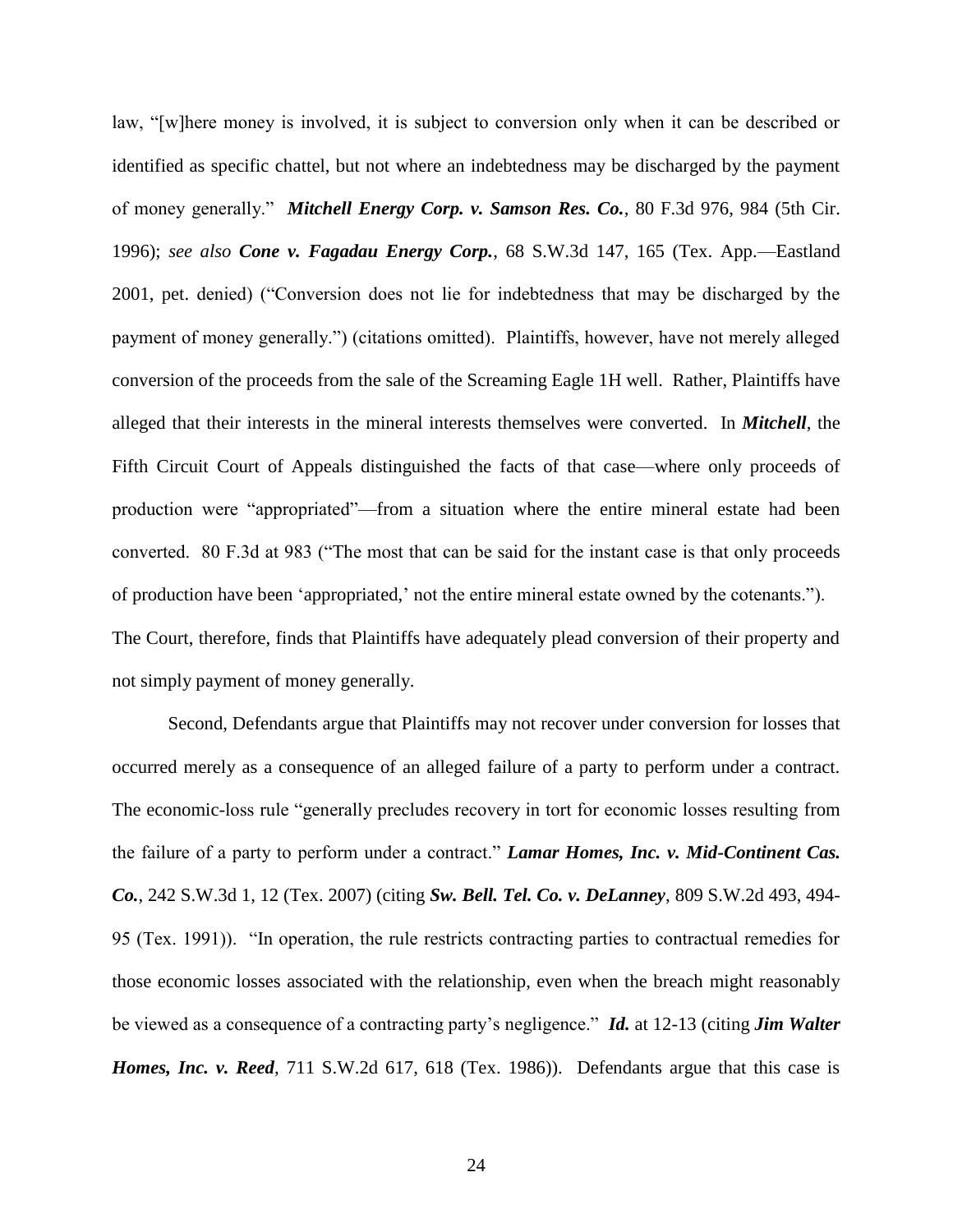similar in facts to *Castle Texas Prod. Ltd. P'ship. v. Long Trusts*, 134 S.W.3d 267 (Tex. App.— Tyler 2003, pet. denied). In *Castle*, the issue presented to court was whether a party to joint operating agreements and gas balancing agreements could prevail on an action for conversion of gas. *Id.* The court of appeals looked to Texas Supreme Court precedent in *Formosa Plastics Corp. USA v. Presidio Eng'rs & Contractors, Inc.*, 960 S.W.2d 41 (Tex. 1998). In *Formosa*, the Texas Supreme Court stated that it "is already well established that the legal duty not to fraudulently procure a contract is separate and independent from the duties established by the contract itself." *Castle*, 134 S.W.3d at 273 (citing *Formosa*, 960 S.W.2d at 46). The *Castle* court then declined to adopt an analogy between fraud and conversion and failed to extend *Formosa*'s holding beyond claims for fraud. *Castle*, 134 S.W.3d at 275 (citing *D.S.A., Inc. v. Hillsboro ISD*, 973 S.W.2d 662, 663 (Tex. 1998) (supreme court expressly refused to extend negligent misrepresentation cases the *Formosa* exception to the independent injury rule applied in fraudulent inducement cases)).

Here, Plaintiffs have distinguished their case from that of *Castle* because they allege fraudulent inducement in those same agreements which Defendants seek to enforce to bar any conversion claims. Although the ultimate outcome of Plaintiffs' conversion claims may rest on the Court's determination in their fraudulent inducement actions, the Court finds that it would be premature to dismiss Plaintiffs' conversion claims at this stage. Furthermore, Plaintiffs allege that, even if the agreements are binding on the parties, the agreements contain no provisions detailing the rights and duties of the parties with respect to the sale of the Screaming Eagle 1H well. As such, taking all well-plead facts in favor of Plaintiffs, the Court finds that Plaintiffs have adequately plead a claim for conversion and Defendants' motion to dismiss the conversion claims is denied.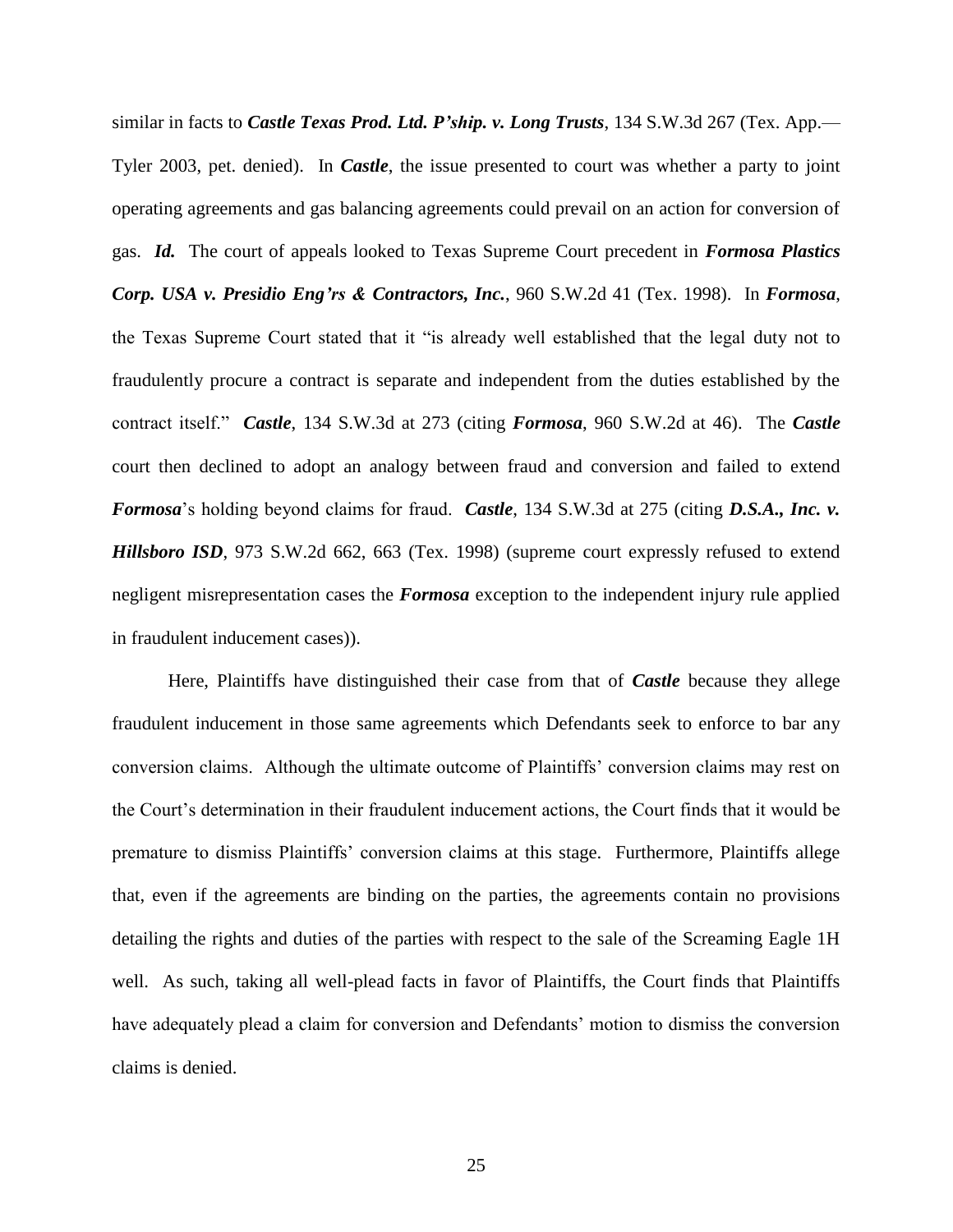#### **VIII. Money Had and Received**

"Money had and received is a category of general assumpsit to restore money where equity and good conscience require refund." *MGA Ins. Co. v. Charles R. Chestnutt, P.C.*, 358 S.W.3d 808, 813 (Tex. App.—Dallas 2012, no pet.). "A cause of action for money had and received is not premised on wrongdoing, but 'looks only to the justice of the case and inquires whether the defendant has received money which rightfully belongs to another.<sup>""</sup> **Id.** (quoting *Amoco Prod. Co. v. Smith*, 946 S.W.2d 162, 164 (Tex. App.—El Paso 1997, no writ)). Defendants object to Plaintiffs' claim for money had and received on the basis that Defendants allege Plaintiffs paid the money voluntarily, with full knowledge and without fraud or duress. The voluntary payment rule states that money which is "'voluntarily paid on a claim of right, with full knowledge of all the facts, in the absence of fraud, deceptions, duress, or compulsion, cannot be recovered back merely because the party at the time of payment was ignorant of or mistook the law as to his liability.'" *BMG Direct Mktg., Inc. v. Peake*, 178 S.W.3d 763, 768 (Tex. 2005) (quoting *Pennell v. United Ins. Co.*, 243 S.W.2d 572, 576 (Tex. 1951)).

Here, the Court has previously ruled in Section I of this Order that Plaintiffs' have sufficiently plead their claims for fraud and fraudulent inducement. As such, the Court finds Defendants' defense of voluntary payment unavailing at the motion to dismiss stage where all well-plead facts are taken in favor of Plaintiffs. Therefore, the Court finds that Defendants' motion to dismiss Plaintiffs' claim for money had and received should be denied.

#### **IX. Unjust Enrichment**

To recover under unjust enrichment, Plaintiffs must show that Defendants "obtained a benefit from another by fraud, duress, or the taking of an undue advantage." *Heldenfels Bros. Inc. v. City of Corpus Christi*, 832 S.W.2d 39, 43 (Tex. 1992). In other words, "[u]njust

26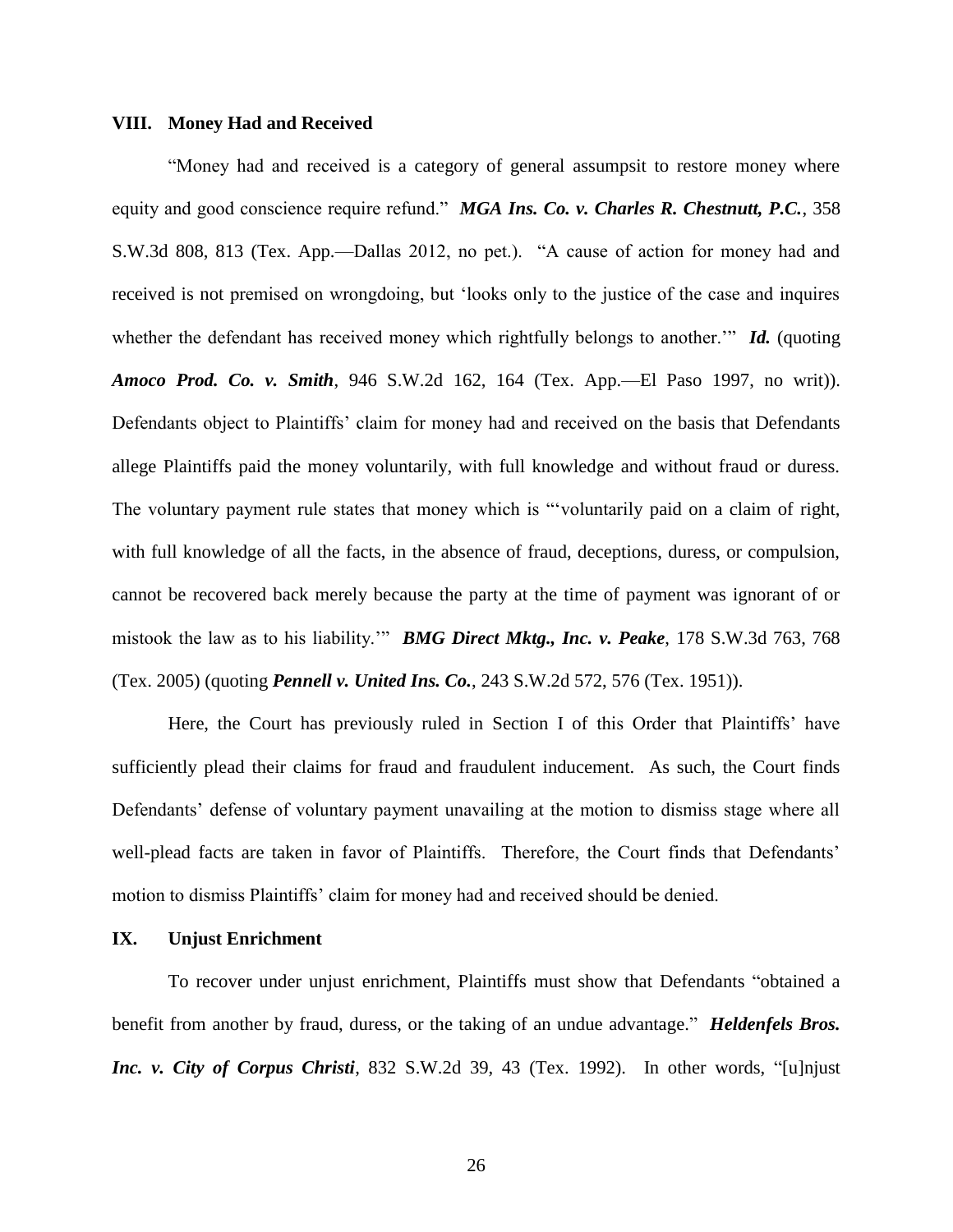enrichment is enrichment that lacks an adequate legal basis: it results from a transfer that the law treats as ineffective to work a conclusive alteration in ownership rights." *Texas Architectural*, 430 B.R. at 412 (quoting *Restatement (Third) of Restitution and Unjust Enrichment* § 1, cmt. b (Discussion Draft 2000)). "The doctrine is based on the principle that someone that receives benefits which would be unjust for him to retain, ought to make restitution even though no contract exists." *Texas Architectural*, 430 B.R. at 412 (citing *Mowbray v. Avery*, 76 S.W.3d 663, 679 (Tex. App.—Corpus Christi 2002, pet. denied)).

Defendants argue that Plaintiffs cannot maintain a claim for unjust enrichment because the parties executed and delivered subscription agreements which serve as the contracts governing the parties' disputes. As such, Defendants' argument is that unjust enrichment only provides for a remedy where no contract exists. Here, the Court has previously ruled in Section I of this Order that Plaintiffs have sufficiently plead fraudulent inducement claims regarding the agreements upon which Defendants' rely. Therefore, the Court finds that Defendants' motion to dismiss Plaintiffs' claim of unjust enrichment should be denied.

#### **X. Violation of Texas Securities Laws**

Plaintiffs alleged in their Complaint that Defendants violated the Texas Securities Act in three ways: (1) by selling unregistered securities; (2) by failing to register the person selling securities; and (3) by engaging in fraudulent practices in the sale of securities. Defendants seek dismissal of Plaintiffs claims on the basis that: (1) the agreements clearly state that the ownership interests in the wells are exempt from registration provided that accredited investors purchase them; (2) all investors were required to attest to their eligibility and qualifications as accredited investors; and (3) Defendants did not engage in any misrepresentations or fraud.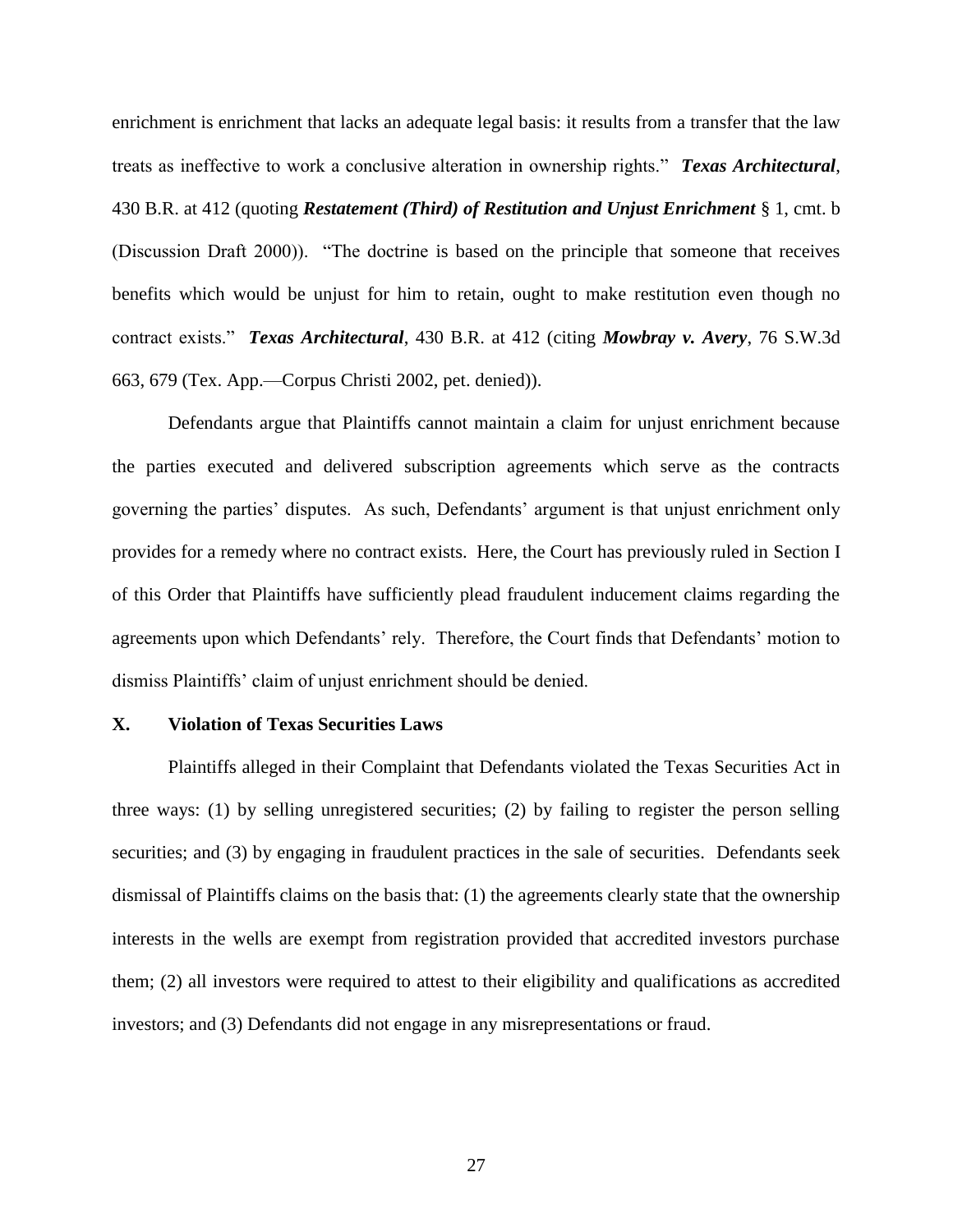Here, the Court has previously ruled in Section I of this Order that Plaintiffs have sufficiently plead fraudulent inducement claims regarding the agreements upon which Defendants' rely. As such, the whole of those agreements are called into question and the Court will decline to dismiss any cause of action on the basis of enforceability of the agreements, at this stage. Additionally, the Court has previously ruled in this Order that Plaintiffs have sufficiently plead a claim for fraud. Further, the Court finds that Plaintiffs sufficiently plead facts that, if taken in the light most favorable to Plaintiffs, support a finding that some Plaintiffs were not accredited, yet were induced and permitted to enter into agreements notwithstanding. For these reasons, the Court finds Defendants' arguments regarding alleged violations of the Texas Securities Act unavailing at the motion to dismiss stage. Therefore, the Court finds that Defendants' motion to dismiss Plaintiffs' claims for violations of the Texas Securities Act should be denied.

### **XI. Conspiracy**

Plaintiffs have alleged in their Complaint civil conspiracy perpetrated by all Defendants to divert Plaintiffs' monies under the numerous causes of action alleged in the Complaint. Defendants argue that Plaintiffs' civil conspiracy claim must be dismissed because there is no underlying intentional tort in which Defendants may have participated. Here, the Court has previously ruled in this Order that Plaintiffs have sufficiently plead a number of their claims which, if proven, would serve as the underlying intentional tort upon which Plaintiffs' claim of civil conspiracy is plead. As such, the Court finds that Defendant's motion to dismiss Plaintiffs' claim of civil conspiracy should be denied.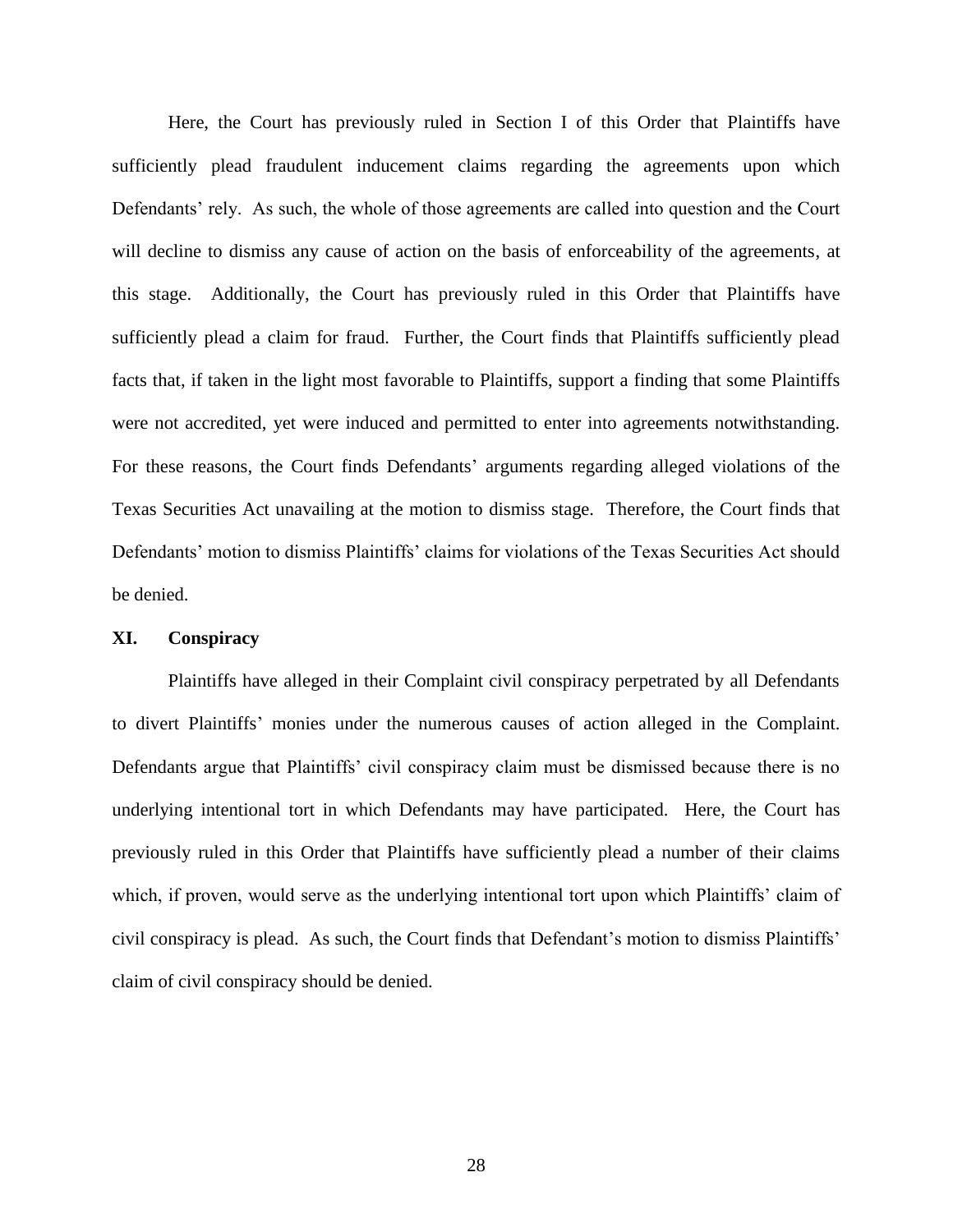# **XII. General Objection for Failure to Distinguish Between "Plaintiffs'" and "Defendants"**

To the extent that Defendants raised objections to the specificity of Plaintiffs' complaint regarding the liable parties in their Motion to Dismiss, the Court has addressed those objections and will consider the arguments going forward in accordance with the allegations of the Complaint. At the motion to dismiss stage, this Court shall accept all well-plead facts in favor of Plaintiffs. Where Plaintiffs have plead that all Plaintiffs hold a cause of action, Plaintiffs will be required to prove same before a judgment may be awarded in each individual Plaintiffs' favor. Likewise, where Plaintiffs have alleged liability on the part of all Defendants, Plaintiffs will be required to prove same before a judgment may be awarded against each individual Defendant. As such, the Court shall not dismiss those claims which Plaintiffs have alleged all Plaintiffs are entitled to relief and/or all Defendants are liable, beyond what has been specifically addressed in each cause of action.

# **XIII. Plaintiffs' Request to Amend Pursuant to Fed. R. Civ. P. 15**

In their Response, Plaintiffs request leave of this Court to amend the Complaint pursuant to Rule 15 in the event the Court found that any element should be plead in more detail or additional facts were required to support their claims. Fed. R. Civ. P. 15(a)(2) provides that "a party may amend its pleading only with the opposing party's written consent or the court's leave. The court should freely give leave when justice so requires." Defendants oppose Plaintiffs' request for leave to amend. Given the fact that the current complaint is Plaintiffs' Fourth Amended Complaint, the Court declines to grant such request. Although Fed. R. Civ. P. 15(a)(2) is construed liberally to allow amendment, the Court finds that, in this case, such amendment would be futile to sustain those causes of action upon which the Court granted dismissal.